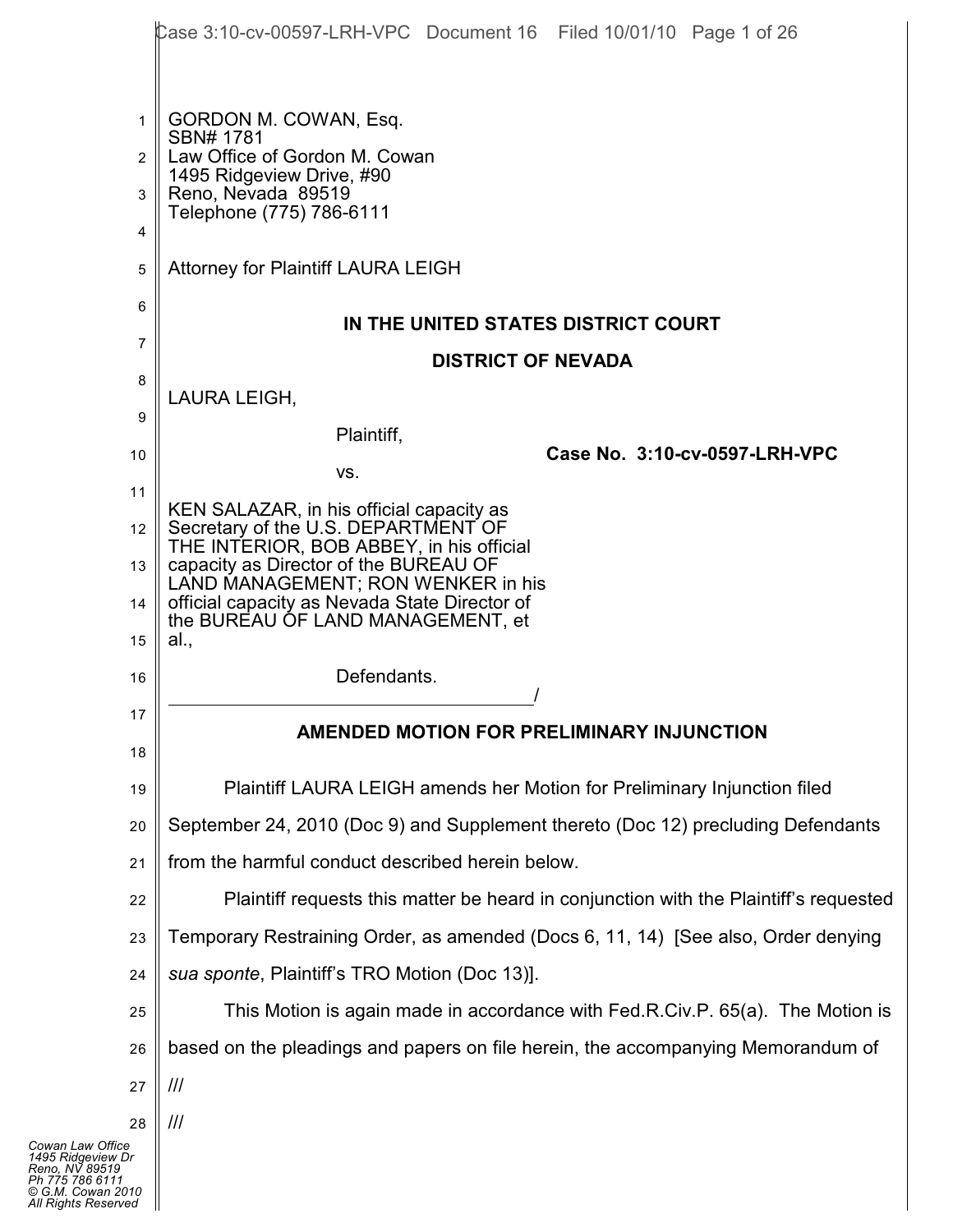1 2 3 4 5 6 7 8 9 10 11 12 13 14 15 16 17 18 19 20 21 22 23 24 25 26 27 28 Points and Authorities and supporting documents, the Order entered September 27, 2010 (Doc 13) and on such other matters as may be presented before the court. Dated this  $1<sup>st</sup>$  Day of October 2010 RESPECTFULLY SUBMITTED, LAW OFFICE OF GORDON M. COWAN /S/ Gordon M. Cowan Esq. (SBN 1781) Attorney for Plaintiff LAURA LEIGH **MEMORANDUM OF POINTS & AUTHORITIES IN SUPPORT OF AMENDED MOTION FOR PRELIMINARY INJUNCTION** Plaintiff LAURA LEIGH submits the following Memorandum of Points & Authorities in support of her Amended Motion for Preliminary Injunction: *Denial of TRO Motion (Doc 6) by Order (Doc 13); Discussion* On September 27, 2010 this court denied "without prejudice," Plaintiff's TRO motion (Doc 6). See Order (Doc 13). Since the TRO Motion seeks the identical relief as the instant motion, for purposes of this discussion, Plaintiff incorporates her TRO Motion (Doc 6) as though fully set forth at length herein, together with exhibits attached thereto and including the Supplement to Motion for TRO (Doc 11) together with exhibits attached thereto, and including the Amended Motion for TRO (Doc 15). *Items "a" through "f" sought sua sponte relief* Although relief "a" through "f" was not originally sought in Plaintiff's Preliminary Injunction, the discussion is helpful. The court instructed that Plaintiff had not satisfied requirements for relief for Items "a" through "f" found at the beginning of Plaintiff's TRO Motion (Doc 6). See Order denying relief (Doc 13 at p. 2, lines 16-18). Plaintiff sought the court's *sua sponte* relief for items "a" through "f" to at least keep the *status quo* or to place a "band aid" on the hemorrhaging ongoing at Silver King and related facilities, until such time as the court is able to hear the TRO Motion. This is exactly how the court handled the companion case (3:10-cv-417). Items "a" through "f" are accordingly, *not* the requested TRO relief.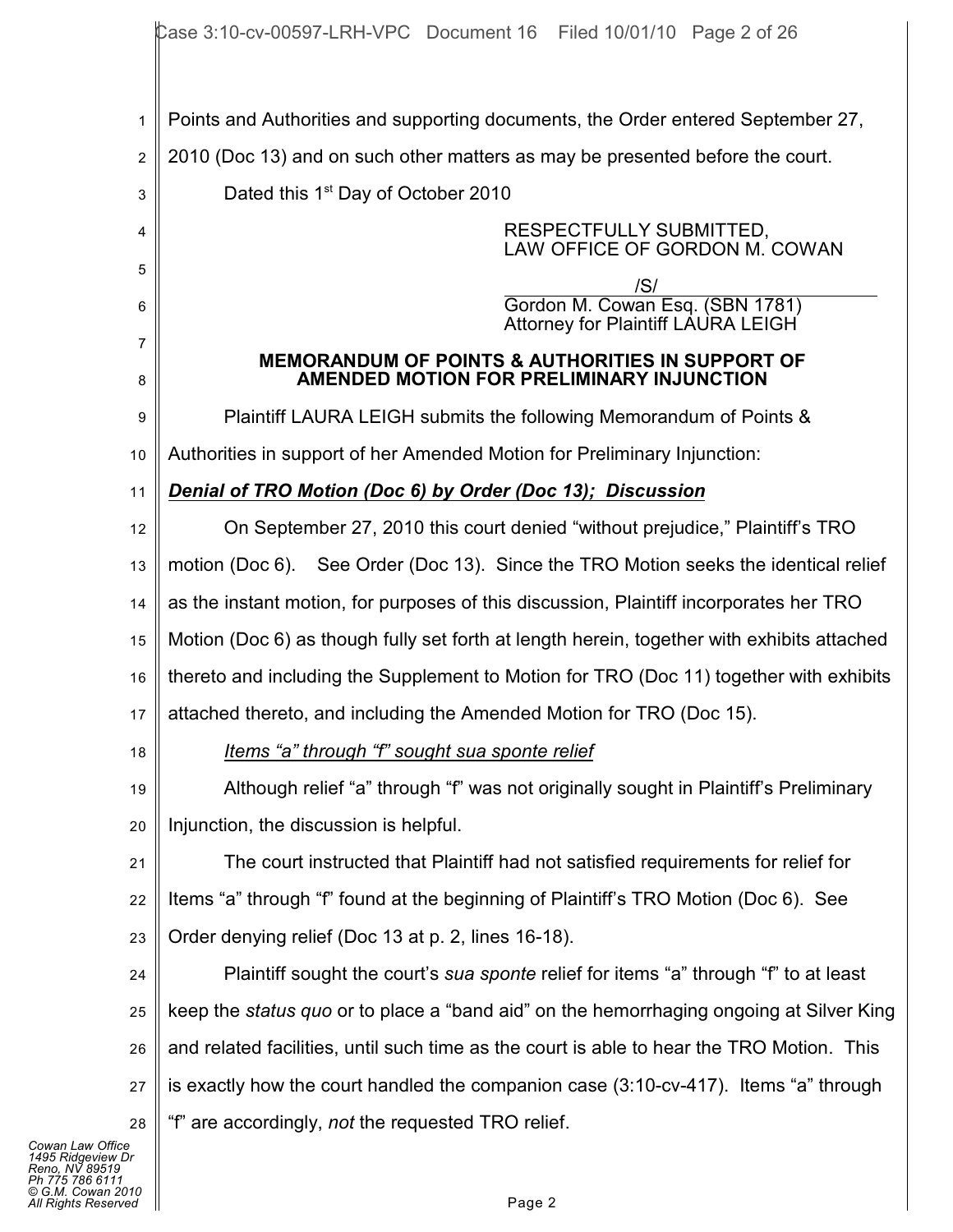1 2 3 4 5 6 7 8 9 In *Leigh v. Salazar, 3:10*-cv-417, a companion case involving roundups in Elko County this past July ("companion case") this very court entered its own motion *sua sponte*, July 14, to temporarily stop all activity in the Owyhee, the Rock Creek and Little Humboldt roundups until the court could hear the TRO motion brought in that case. [See, companion case, 3:10-cv-417, Order at Doc 10 entered July 14, 2010 ("IT IS THEREFORE ORDERED that the defendants are prohibited from carrying out the gathering of any wild horses from within the Owyhee, the Rock Creek and Little Humboldt Herd Management Areas in the northwest of Elko County, Nevada until further order of the court")]. Three days later in that case, the court heard the matter.

10 11 12 Meanwhile, the *status quo* is not preserved in the instant matter where one party forges onward with harmful conduct to the irreparable detriment of the Plaintiff and to the public.

13 14 15 16 Irreparable harm to the Plaintiff is no less in the instant matter than what faced Plaintiff in the companion matter when the court said, "the defendants are prohibited from carrying out the gathering of any wild horses . . ." before the court heard the matter. [Companion case, 3:10-cv-417, Order (Doc 10) entered July 14, 2010].

- 17
- 18

#### *No Relief is sought based on "humane" issues such as rounding up "pregnant mares" or "young foals"*

19 20 21 22 23 24 25 The court's Order states the TRO Motion (Doc 6) challenges the decision of the defendants, "to use helicopters to gather the horses while there are pregnant mares and young foals in the herds  $\dots$  " [Order (Doc 13) page 1, line 24 – page 2, line 1]. Not so. This TRO Motion does *not* seek injunctive relief because the Defendants' roundup and related methods are inhumane. They *are* inhumane although that subject is not the point of the TRO Motion. In fact, neither "pregnant mares" nor "young foals" are mentioned in the TRO Motion (Doc 6).

26 27 Contrary to the court's impression, this is strictly a First Amendment case. This case challenges the preclusion of the Plaintiff and public from the following:

1. access to roundups based on historical and repetitive conduct effectively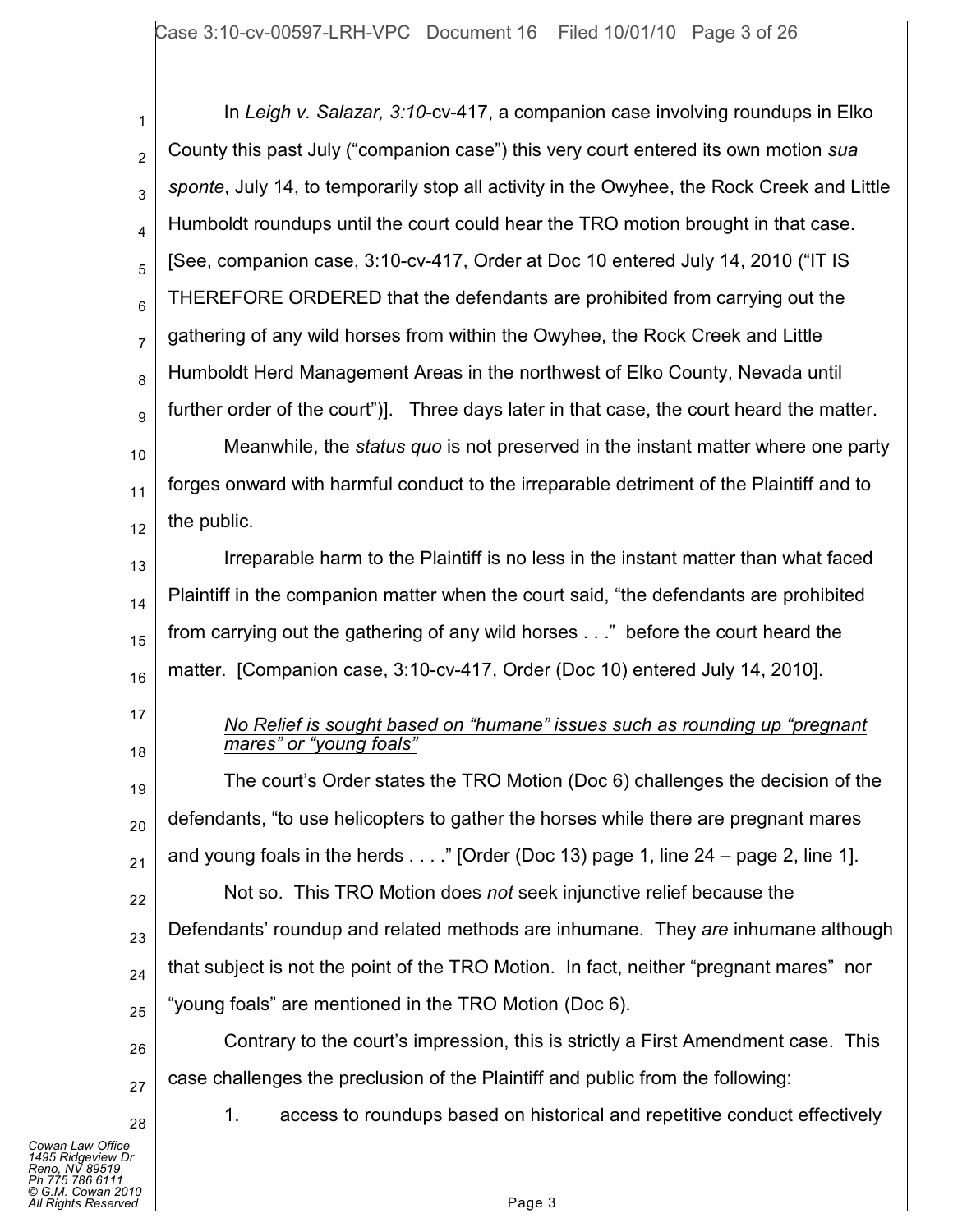| 1              |    | precluding or unduly restricting true access by Plaintiff, to observe         |
|----------------|----|-------------------------------------------------------------------------------|
| $\overline{2}$ |    | roundup capture activities, the effective preclusion of which amounts to a    |
| 3              |    | prior restraint to Plaintiff's First Amendment rights;                        |
| 4              | 2. | "equal access" to roundups where the Plaintiff had been singled-out since     |
| 5              |    | the filing of the companion case and censored from observing roundups in      |
| 6              |    | the same manner and to the extent others equally credentialed, enjoyed,       |
| 7              |    | which is retaliatory from her having brought the companion case, which is     |
| 8              |    | retaliatory from her having published stories and video of the government     |
| 9              |    | Defendants' activities with horses and which the government Defendants        |
| 10             |    | dislike, the effective preclusion of which amounts to a prior restraint to    |
| 11             |    | Plaintiff's First Amendment rights;                                           |
| 12             | 3. | access to observe how the defendants load and ship horses, the effective      |
| 13             |    | preclusion of which amounts to a prior restraint to Plaintiff's First         |
| 14             |    | Amendment rights;                                                             |
| 15             | 4. | access to observe facilities where captured wild horses are shipped and       |
| 16             |    | housed the effective preclusion of which amounts to a prior restraint to      |
| 17             |    | Plaintiff's First Amendment rights;                                           |
| 18             | 5. | access to view roundups such that Plaintiff is able to truly assess the       |
| 19             |    | health and well being of those wild horses captured by the Defendants,        |
| 20             |    | the effective preclusion of which amounts to a prior restraint to Plaintiff's |
| 21             |    | First Amendment rights; and                                                   |
| 22             | 6. | uncensored documentation concerning captured wild horses' travels             |
| 23             |    | through the Defendants' system, from the time of the capture of these wild    |
| 24             |    | horses to the time of their ultimate disposition or demise, the effective     |
| 25             |    | denial of which amounts to a prior restraint to Plaintiff's First Amendment   |
| 26             |    | rights;                                                                       |
| 27             |    | Specifically, this case seeks access to all aspects of how the government     |
| 28             |    | Defendants handle the horses taken from Silver King, from the time of their   |
| е              |    |                                                                               |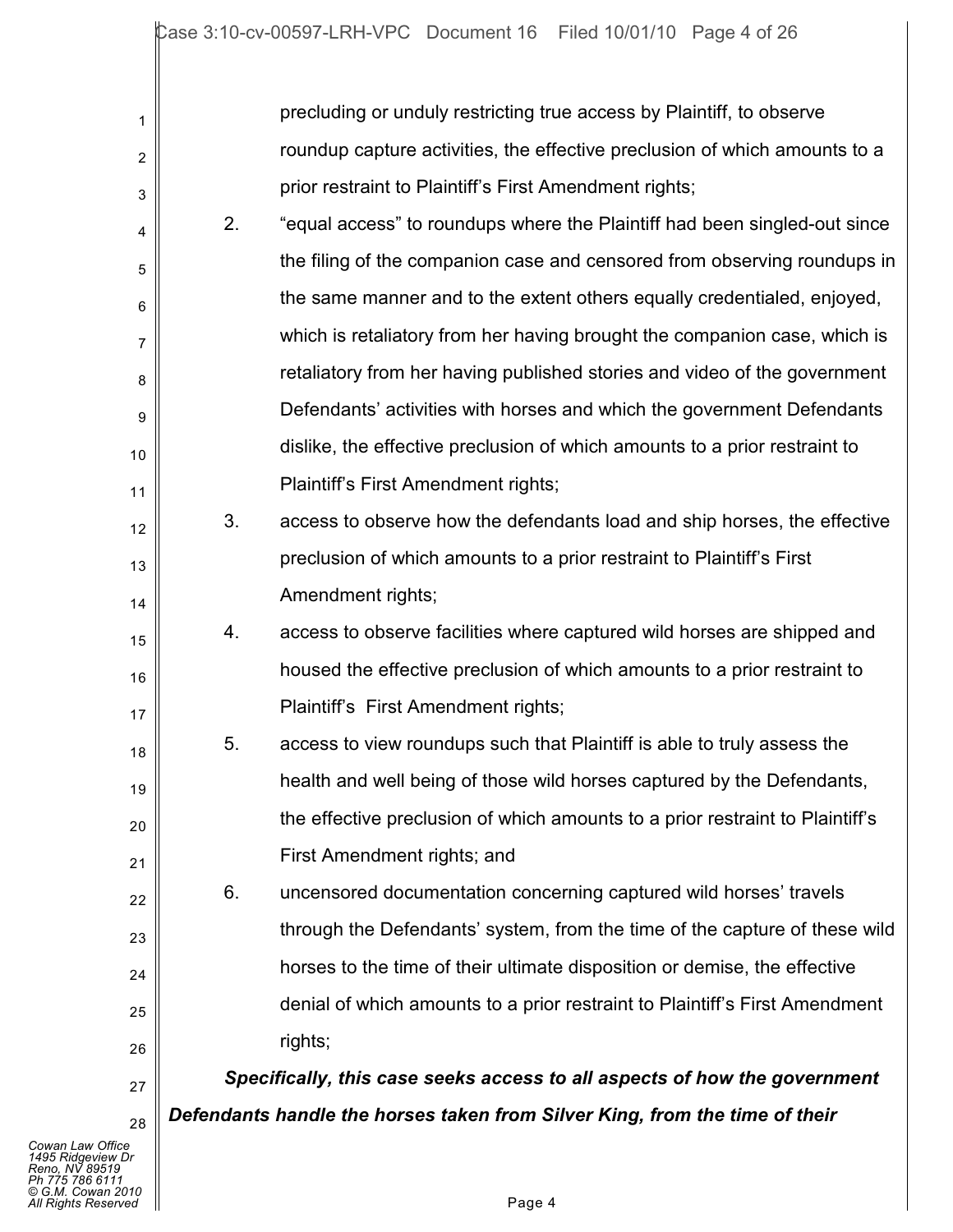1 2 3 4 5 6 7 *capture to their ultimate disposition and demise.* Plaintiff does *not* seek a cessation of these roundups because of the Defendants' employ inhumane methods. They do; they don't care; that's not this case. Rather, this suit seeks transparency in government activity which is authorized and expected when granting credence to fundamental notions guaranteed by the First Amendment to the U.S. Constitution to uncensored free speech, thought and expression, and to freedom of the press and journalists to report on government activity. See, *U.S. Constitution*. First Amend.

8 9 10 11 12 13 The Defendants succeeded thus far, to trample on those rights, to make a mockery of "free speech," "freedom of expression" and have denigrated the freedom of the press where they continue, as they have historically, to conduct their sordid affairs under a shroud of secrecy and where they exclude the Plaintiff from these activities. The Defendants are succeeding at nearly every step of their wild horse removal program to regulate the content of fully protected speech.

14 15 16 To be clear, this case defends against the continued offenses to the First Amendment and to the Plaintiff's rights protected therein. "Inhumane" treatment, although ongoing, is not the issue herein.

- 17 ///
- 18

# *Purported Lack of Notice*

19 20 21 The court believes Plaintiff didn't give the government Defendants copies of the TRO Motion. The court assumed *ex parte* relief was requested and denied the Motion. Again, such is not the case.

22 23 24 The moment the Complaint was filed September 22, Mr. Erik Peterson, Esq. of the U.S. Dept. of Justice ("USDOJ") received a copy. Mr. Peterson acknowledged his receipt of same that same day.

25 26 27 28 The undersigned also gave a copy of the TRO Motion (with all Exhibits) to Mr. Peterson when the TRO Motion was filed September 24. Once again, Mr. Peterson acknowledged his receipt of same the same day. Mr. Peterson also entered his appearance for all government Defendants that same day, September 24 (see Doc 7).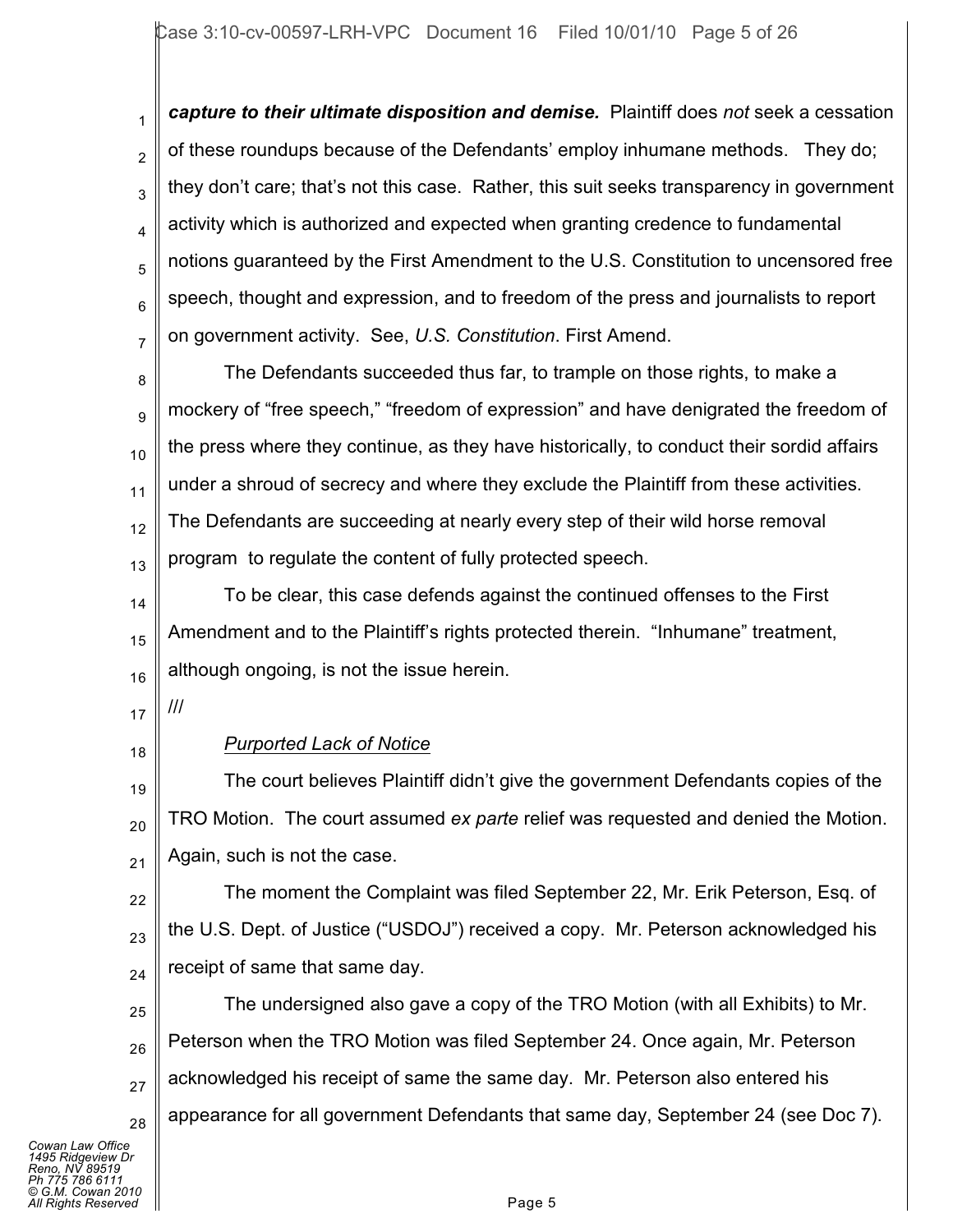1 2 3 4 Also, a certificate of service accompanying the TRO Motion confirms Mr. Peterson received a copy of the TRO Motion that same day. (See last page, Doc 6). He also received the accompanying Preliminary Injunction. In fact, Mr. Peterson received all documents filed in this case thus far without delay.

5 6 To alleviate apparent concern by the court on the issue, it became necessary to prepare a Declaration of Service (Doc. 14).

7 8 9 10 11 12 13 The implication or impression that the undersigned somehow attempted to seek relief without providing the opposition a copy, is unfortunate and unfounded. To the contrary, because as it turns out, Mr. Peterson was committed to family activities over the weekend, the undersigned forwent filing a prepared Motion for *ex parte* Order Shortening Time for him to oppose the Motion, this past Friday. Mr. Peterson is certainly available as a verifiable source should the court continue to question whether Mr. Peterson didn't receive copies of the Motion.

- 14 ///
- 15

#### *Relief Denied Because Harm has "yet to happen"*

16 17 The court denied the requested relief purportedly because the offensive conduct had not yet occurred. [Order (Doc 13) page 3, lines 2-3].

18 19 20 21 22 23 24 25 Is it not the purpose of injunctive relief to stop harmful conduct before harm occurs? Must someone suffer first from a prior restraint on speech as the prerequisite to seeking injunctive relief? See, e.g., *City of Lakewood v. Plain Dealer Publ'g Co.,* 486 U.S. 750, 755-56, 108 S.Ct. 2138 (1988) (holding, a plaintiff need not have applied and been denied a newspaper rack license before challenging a city ordinance as an unconstitutional prior restraint on speech). Is it not the duty of the courts to adjudicate and uphold the legitimate constitutional rights of litigants who have properly invoked federal jurisdiction?

26 27 28 In comparison, in the companion case (3:10-cv-417) when on July 15 this very court heard the matter involving the Owyhee roundup, the Plaintiff had yet to have her constitutional freedoms infringed upon. But, because the court anticipated

*Cowan Law Office 1495 Ridgeview Dr Reno, NV 89519 Ph 775 786 6111 © G.M. Cowan 2010 All Rights Reserved* Page 6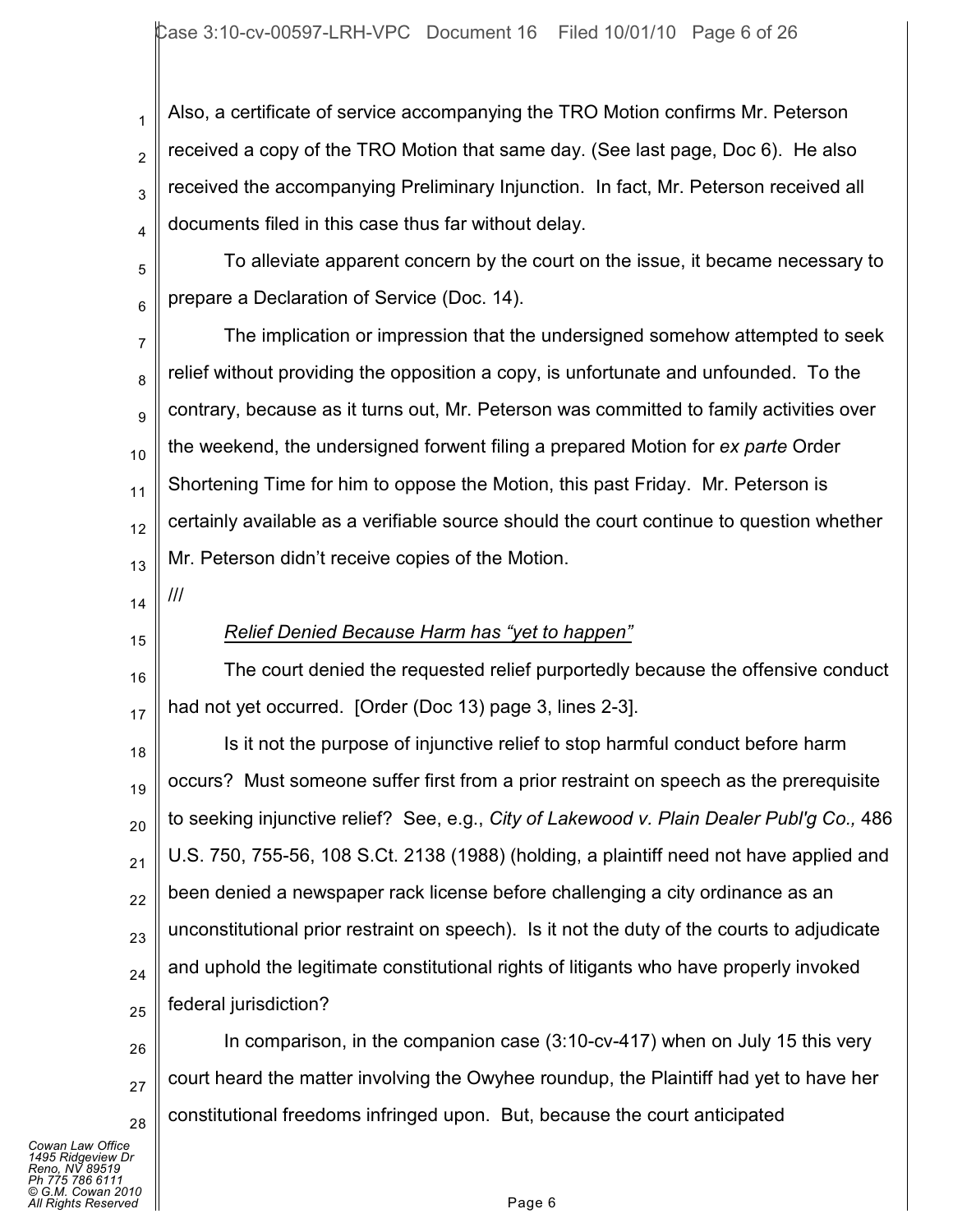1 2 3 constitutional First Amendment harm would occur in Owyhee, *before the harm occurred,* the court granted relief in that case. [See, Order (Doc 18), filed July 16, 2010 in 3:10-cv-417].

4 5 6 How does one correlate the court's prior ruling (i.e. *granting* injunctive relief *before* harm occurs) with the same court's Order in the instant case (i.e. *denying* injunctive relief because the harm *has yet to occur*) on similar facts?

*Requested Relief for Preliminary Injunction*

7

8

17

21

24

25

26

27

28

9 10 11 12 Plaintiff clarifies and modifies the relief she seeks through this motion, as follows: 1. That an injunction issue mandatorily precluding or mandating, as the case may be, the Defendants concerning the following relative to all horses captured from Silver King:

- 13 14 15 16 a. Prohibit the preclusion or restriction of the Plaintiff, her colleagues and also others similarly situated, from accessing trap sites and holding pen sites, whether placed on public property or intentionally placed on private property;
- 18 19 20 22 23 b. Should the Defendants choose private property on which to set trap sites or holding pens, that as a condition precedent to doing so, the Defendants obtain clear authorization from landowners in advance of such activities, to allow Plaintiff, her colleagues and others similarly situated, onto the property as part and parcel to the Defendants' horse gather, roundup, capture activities; and to otherwise, keep the traps and holding areas for captured wild horses on public lands;

c. Require the Defendants to accommodate the public and Plaintiff to view the capturing and handling thereafter, of Silver King wild horses shortly following their capture, such that the Plaintiff, the public and press are able to independently observe and assess the health, the condition, the welfare of wild horses captured just moments previously, and their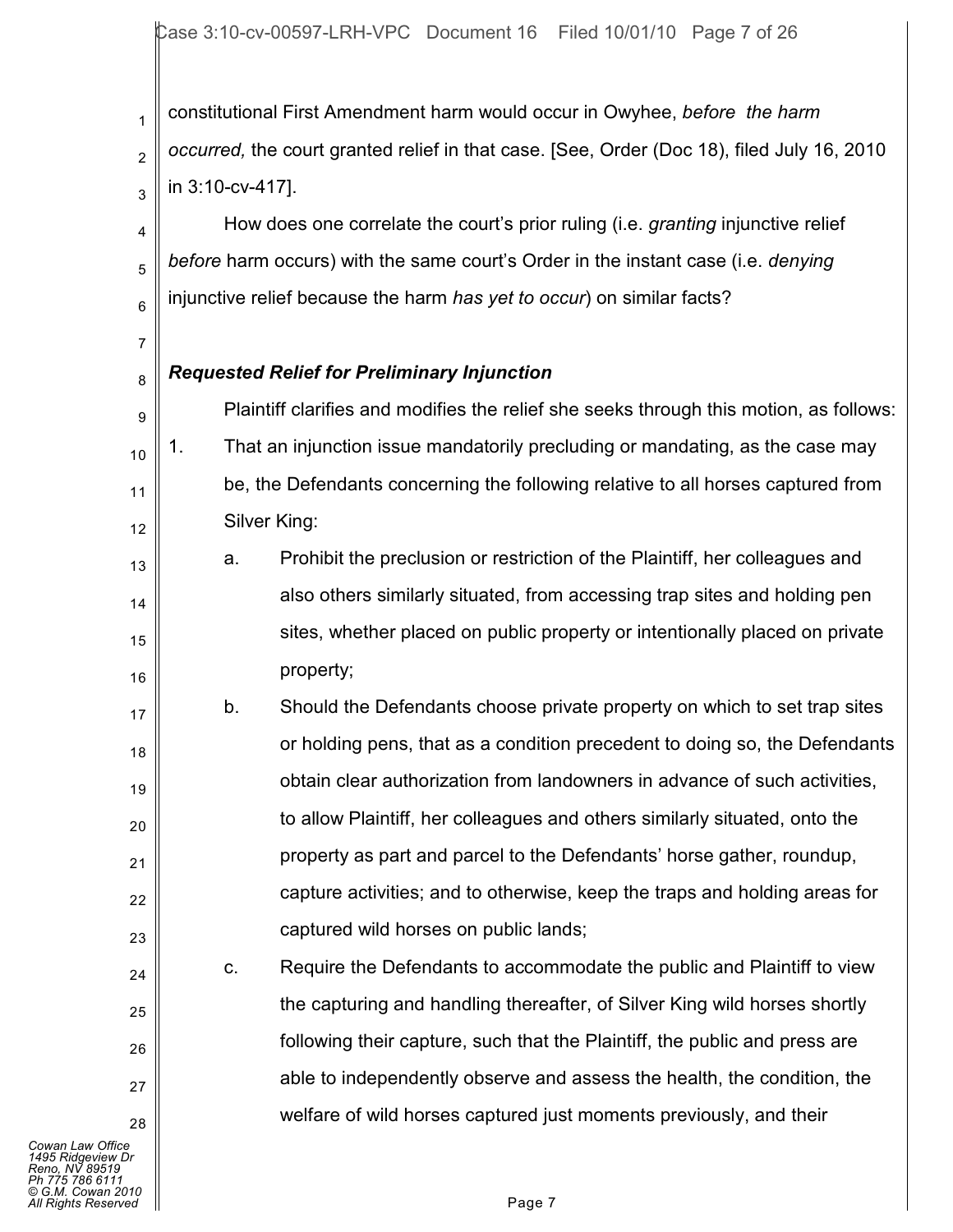handling by the Defendants in the process;

| 1                |    | manding by the Defendants in the process,                                     |
|------------------|----|-------------------------------------------------------------------------------|
| $\overline{2}$   | d. | Require clear daily visual access without unduly restrictive conditions or    |
| 3                |    | impediments to such areas imposed on Plaintiff, her colleagues and            |
| 4                |    | others similarly situated, to trap sites and to holding areas immediately     |
| 5                |    | after wild horses are captured, such that the Plaintiff, the public and press |
| 6                |    | are able to independently observe and assess the health, the condition,       |
| $\overline{7}$   |    | the welfare of wild horses captured just moments previously;                  |
| 8                | е. | Prohibit the flying of helicopters to gather, roundup, haze or move horses    |
| $\boldsymbol{9}$ |    | in any fashion and for any reason whatsoever, at all times where the          |
| 10               |    | public has not been adequately notified of such activity or given             |
| 11               |    | opportunity to be present to observe the activity;                            |
| 12               | f. | Prohibit further, the practice of continuing to fly helicopters for such      |
| 13               |    | purposes (to gather, roundup, move or haze horses) after advising the         |
| 14               |    | public that gather or roundup activities are completed for the day;           |
| 15               | g. | Prohibit further, the practice of requiring Plaintiff and those interested in |
| 16               |    | viewing the capturing of wild horses and subsequent handling, to be in        |
| 17               |    | essence, licensed at the sole discretion of the Defendants, to view the       |
| 18               |    | roundup or capture or gather activities, through the use of a                 |
| 19               |    | "reservations" system, or a "wait list" system, or some other conditional     |
| 20               |    | system which in effect impedes, restricts and/or precludes the Plaintiff and  |
| 21               |    | others from reasonably observing capture and roundup activities or which      |
| 22               |    | prevents observations altogether, and which effectively precludes Plaintiff   |
| 23               |    | and others from assessing the health, the condition, the welfare of wild      |
| 24               |    | horses so captured, and which also precludes the Plaintiffs' and public's     |
| 25               |    | observation of how captured horses are handled and cared for by the           |
| 26               |    | government Defendants;                                                        |
|                  |    |                                                                               |

27 28 h. Require at a minimum, reasonable notice, of modification or changes to

roundup activities or schedules, and of notices of roundup activities or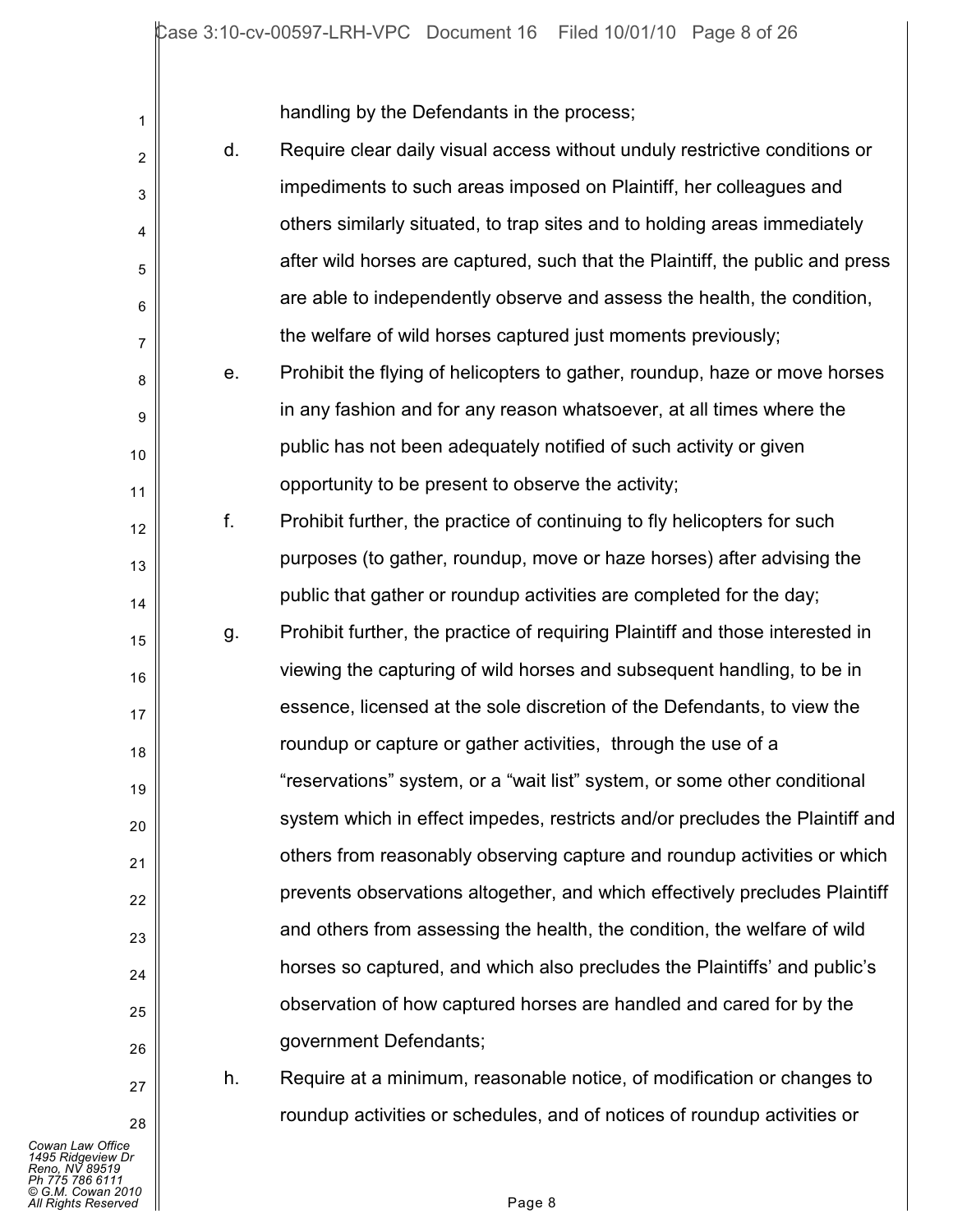schedules; and require Defendants to abide by the notices; and if the Defendants are not able to comply, to require the Defendants to renew such notice requirements before rounding up, or gathering, or removing wild horses from Silver King;

5 6 7 8 9 10 11 12 13 14 15 16 17 18 19 20 21 22 23  $24$ I. Prohibit the preclusion or restriction of the Plaintiff, her colleagues and also others similarly situated including the press and public, from reasonably viewing the loading and transportation of all wild horses captured and removed from Silver King, in such a manner that the Plaintiff and others are precluded from assessing the health, the safety and welfare of captured wild horses, and where they are precluded from observing the Defendants' handling of captured wild horses during the course of such activities; and, require the Defendants to notify the public with sufficient advance notice, of the shipment or transportation of captured wild horses from Silver King, and further, to notify the public of the specific location of the facilities to which the captured horses (Silver King horses in this instance) are intended to be shipped and where they are ultimately shipped; and prohibit the shipment of any or all horses where such notifications to the public have not been sent; j. Prohibit the preclusion or restriction of the Plaintiff, her colleagues and also others similarly situated, from being denied license to access temporary holding facilities, short-term holding facilities, long-term holding facilities, or any other facilities whether public or private, to which Silver King horses are transported; and if the Defendants choose private facilities at which to ship Silver King horses, that as a condition precedent

*Cowan Law Office 1495 Ridgeview Dr Reno, NV 89519 Ph 775 786 6111 © G.M. Cowan 2010 All Rights Reserved* Page 9

25

26

27

28

1

2

3

4

of using such private facilities, the operators of such private facilities shall

make available the facilities for inspection of the Silver King horses to

members of the public including Plaintiff and others if they so choose, in

such a manner that the horses may clearly be viewed and documented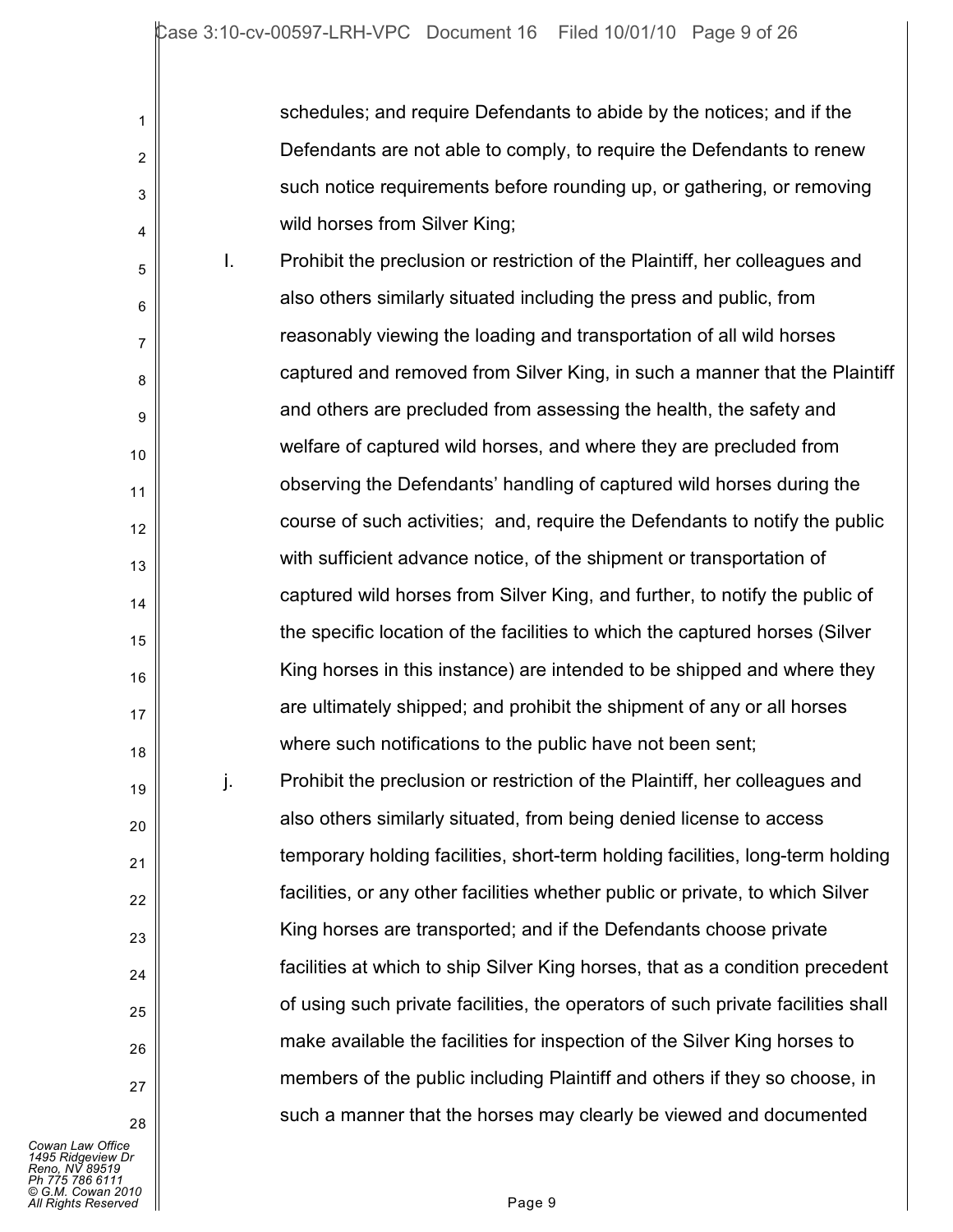| 1  |    | such that a wellness or clinical assessment of such horses may be             |
|----|----|-------------------------------------------------------------------------------|
| 2  |    | accomplished, if so desired by the person(s) seeking to observe these         |
| 3  |    | horses; and that such facilities shall be accessible and open to the public   |
| 4  |    | to view any and all such horses in the facility, during normal business       |
| 5  |    | hours;                                                                        |
| 6  | k. | Require the Defendants to identify and record, whether by photographs or      |
| 7  |    | other methods, each Silver King wild horse removed therefrom, in a            |
| 8  |    | manner which effectively allows the Defendants, the Plaintiff and the         |
| 9  |    | public to track their whereabouts to their ultimate destination; and to make  |
| 10 |    | available to the public to inspect, without censorship, such records and      |
| 11 |    | information and without having to proceed with a Freedom of Information       |
| 12 |    | request ("FOIA");                                                             |
| 13 | I. | Require the Defendants to keep accurate and copious records of: (a)           |
| 14 |    | persons to whom Silver King horses are given or sold outside of formal        |
| 15 |    | horse adoption programs; (b) the identification of each Silver King horse     |
| 16 |    | given or sold to each such person receiving them outside of formal            |
| 17 |    | adoption programs; (c) allow the Plaintiff or others similarly situated and   |
| 18 |    | the public to review or inspect such records without censorship or            |
| 19 |    | restriction and without a FOIA request;                                       |
| 20 | m. | Prohibit the preclusion or restriction of the Plaintiff also others similarly |
| 21 |    | situated from photographing or documenting their observations of Silver       |
| 22 |    | King operations and Silver King horses wherever situated;                     |
| 23 | n. | Require the Defendants to keep accurate records of Silver King horses         |
| 24 |    | having incurred injury or illness or debilitating conditions occurring while  |
| 25 |    | such horses are in the custody or control of the Defendants or their          |
| 26 |    | chosen contractors; and to make such records available to the public for      |
| 27 |    | inspection without censorship or restriction and without a FOIA request;      |
| 28 | 0. | Require the Defendants to provide any and all records discussed herein,       |
| э  |    |                                                                               |

I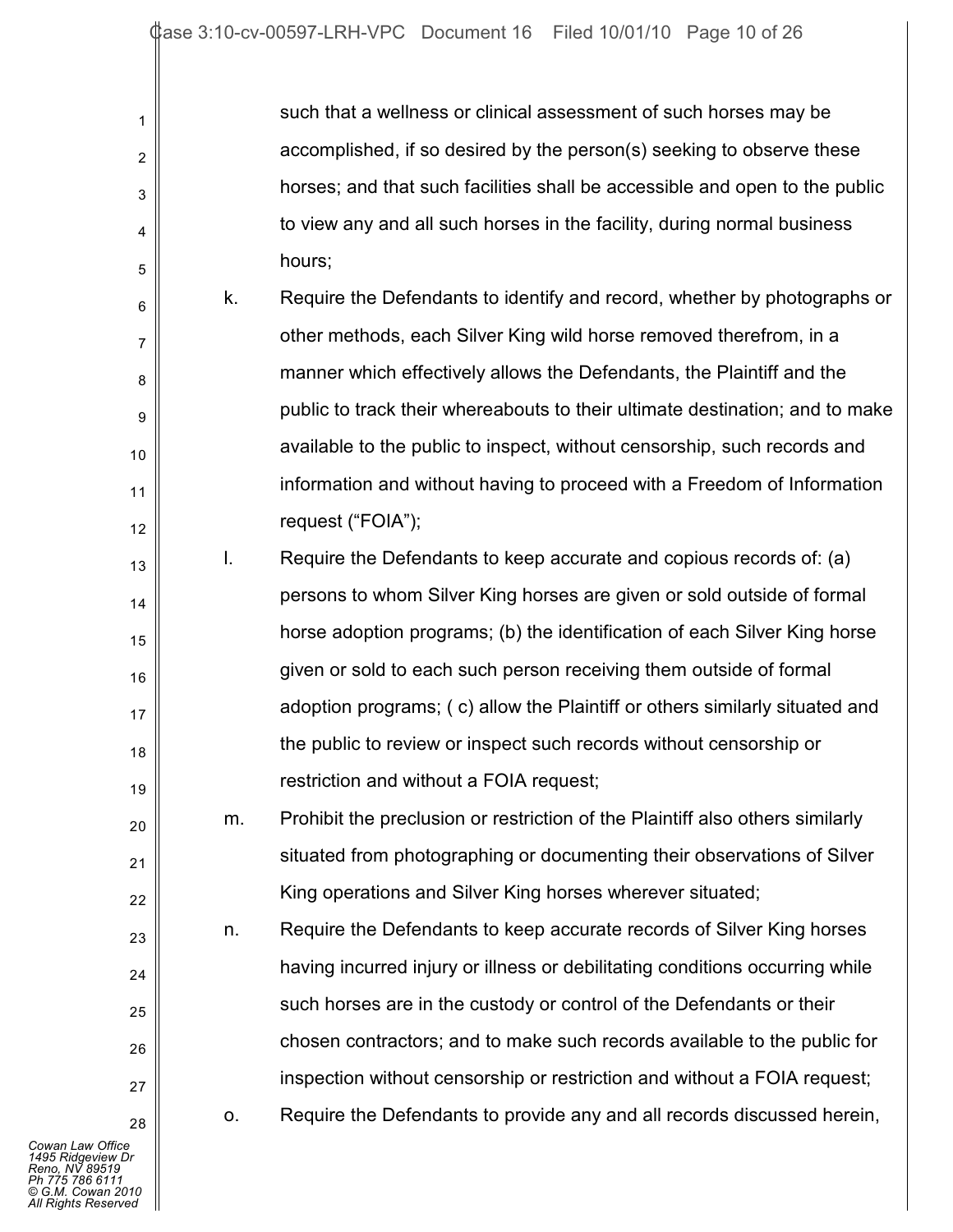| 1  |                                                                                        | without censorship or restriction and without a FOIA request and to                         |  |
|----|----------------------------------------------------------------------------------------|---------------------------------------------------------------------------------------------|--|
| 2  | provide copies of said records at the request of Plaintiff or others, at the           |                                                                                             |  |
| 3  |                                                                                        | expense of requesting person(s);                                                            |  |
| 4  | p.                                                                                     | To cease all wild horse roundup activities in Silver King until such time as                |  |
| 5  |                                                                                        | the Defendants are able to accommodate Plaintiff and others similarly                       |  |
| 6  |                                                                                        | situated by providing access as herein outlined;                                            |  |
| 7  | q.                                                                                     | To cease shipments of all wild horses captured from Silver King until such                  |  |
| 8  |                                                                                        | time as the Defendants are able to accommodate Plaintiff and others                         |  |
| 9  |                                                                                        | similarly situated by providing access as herein outlined;                                  |  |
| 10 | r.                                                                                     | To preserve all documents and information wherever situated and                             |  |
| 11 |                                                                                        | however retained, whether internal, private or otherwise, electronic or                     |  |
| 12 |                                                                                        | hardcopy or otherwise, pertaining to the methods, plan, process,                            |  |
| 13 |                                                                                        | procedures, capture, shipment, boarding, intended use or disposition or                     |  |
| 14 |                                                                                        | demise of any and all horses removed in connection with the Defendants                      |  |
| 15 |                                                                                        | Silver King wild horse gather, or their related unpublished activities;                     |  |
| 16 | S.                                                                                     | Require the implementation of all other action necessary to effectuate the                  |  |
| 17 |                                                                                        | purpose and intent of that being requested herein.                                          |  |
| 18 |                                                                                        | This is a simple request because it merely asks for transparency in government.             |  |
| 19 | This case does not involve releasing "state secrets" or "classified information." This |                                                                                             |  |
| 20 | Motion seeks to remove the secrecy of the process, accomplished by the Defendants      |                                                                                             |  |
| 21 | through restrictive barriers, hurdles, rules, licenses, or conditions meant or which   |                                                                                             |  |
| 22 | effectively keep out the Plaintiff and the citizenry, and which causes content-based   |                                                                                             |  |
| 23 | censorship of speech and expression and causes undue prior restraints on Plaintiffs'   |                                                                                             |  |
| 24 | First Amendment rights. See, U.S. Constitution, First Amendment.                       |                                                                                             |  |
| 25 |                                                                                        | More simplified, this case is about the immediate need for <i>transparency</i> and the      |  |
| 26 |                                                                                        | immediate cessation of limitations on the Plaintiffs rights. It's also about monitoring and |  |
| 27 | tracking public resources (i.e. the captured wild horses) the Defendants remove from   |                                                                                             |  |
| 28 |                                                                                        | the landscape in the area they call the Sliver King Herd Management Area ("Silver           |  |

*Cowan Law Office*<br>1495 Ridgeview Dr<br>Reno, NV 89519<br>Ph 775 786 6111<br>© G.M. Cowan 2010<br>All Rights Reserved Page 11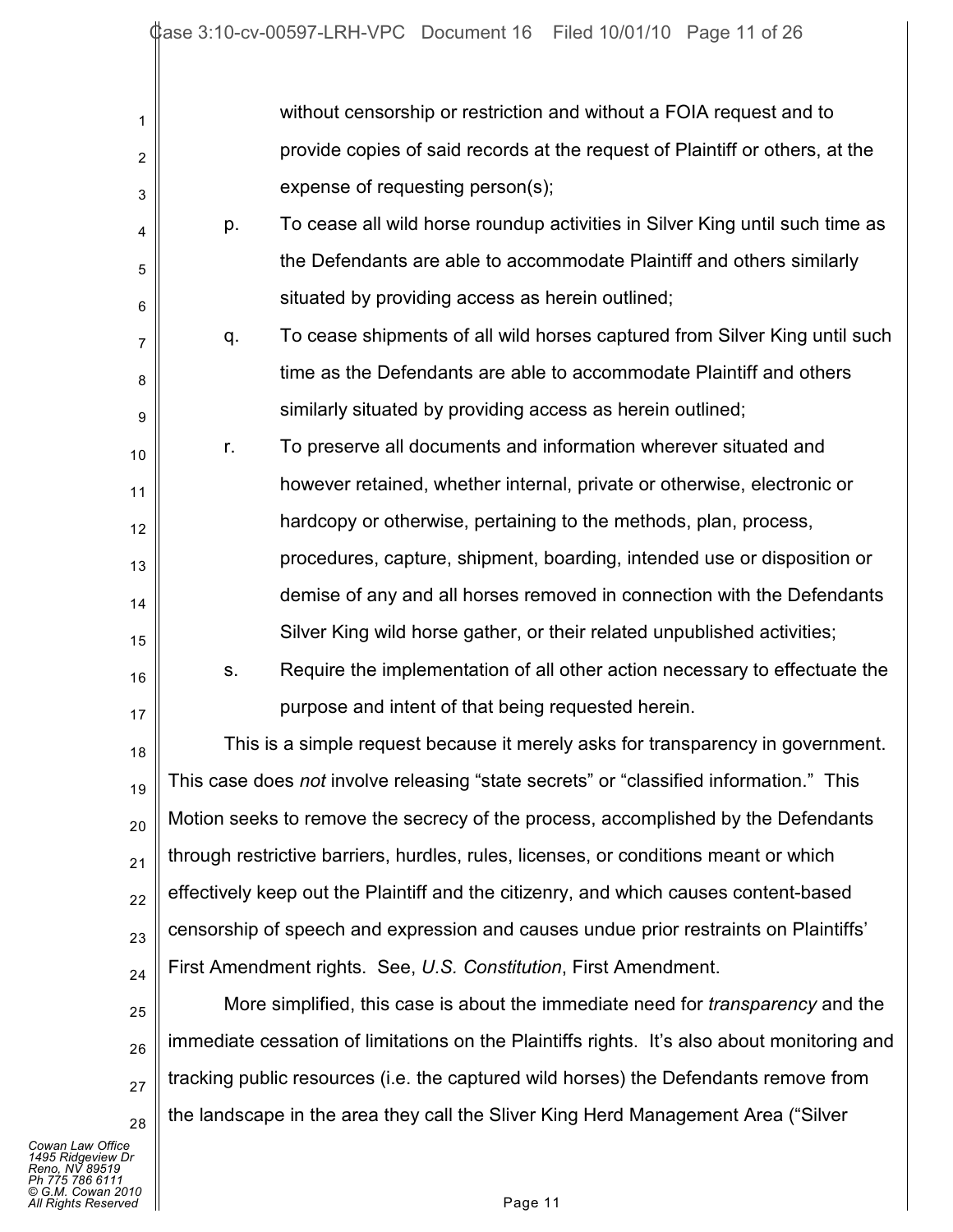King")("Silver King horses").

2 ///

1

#### 3 *New Evidence Supporting the Motion*

4 5 6 7 8 9 10 11 12 13 14 15 16 Because the Plaintiff was apparently required to see if the same harm historically endured by her at the hands of these Defendants, would repeat at Silver King, Ms. Leigh traveled to the Silver King roundup in Lincoln County, Nevada to continue with her journalist's duties. She was there attempting to view the Silver King roundup. She spent Tuesday, September 28, Wednesday, September 29 and Thursday, September 30, there. During this entire time she was precluded from having any reasonable view of gather activities. She was precluded from observing the horses close enough to assess independently, the captured horses' health, their condition and their welfare. Barriers and distance requirements precluded her reasonable observation. Plaintiff was denied press access even though she was the only media representative present. She was not given the same access to that accorded others, who were given true press access previously. Reasonable access was denied. See Plaintiff's Supplemental Declaration to this Motion at **EXHIBIT "11"** attached.

17 18 19 20 21 22 23 24 25 26 27 Attached to this Amended Motion for Preliminary Injunction is Laura Leigh's supplemental Declaration at **EXHIBIT "11".** What's disappointing is she was required to endure the harm because it had "yet to happen." What transpired at Silver King is what was forecast in Ms. Leigh's Preliminary Injunction Motion (Doc 9). The Defendants' rules, the distances imposed, the methods employed to keep her and the public back and to hide the aftermath of the Defendants' roundup activities, repeated as it has on so many occasions previously. The Defendants once again, precluded Ms. Leigh from having any meaningful observation. The Defendants caused content-based censorship of her ability and vocation as a journalist and photo journalist, to observe and then report to the public what transpired under this continuing cloak of secrecy and public preclusion.

*Cowan Law Office 1495 Ridgeview Dr Reno, NV 89519 Ph 775 786 6111 © G.M. Cowan 2010 All Rights Reserved* Page 12

28

What does it take to cause the Defendants to be transparent in their secretive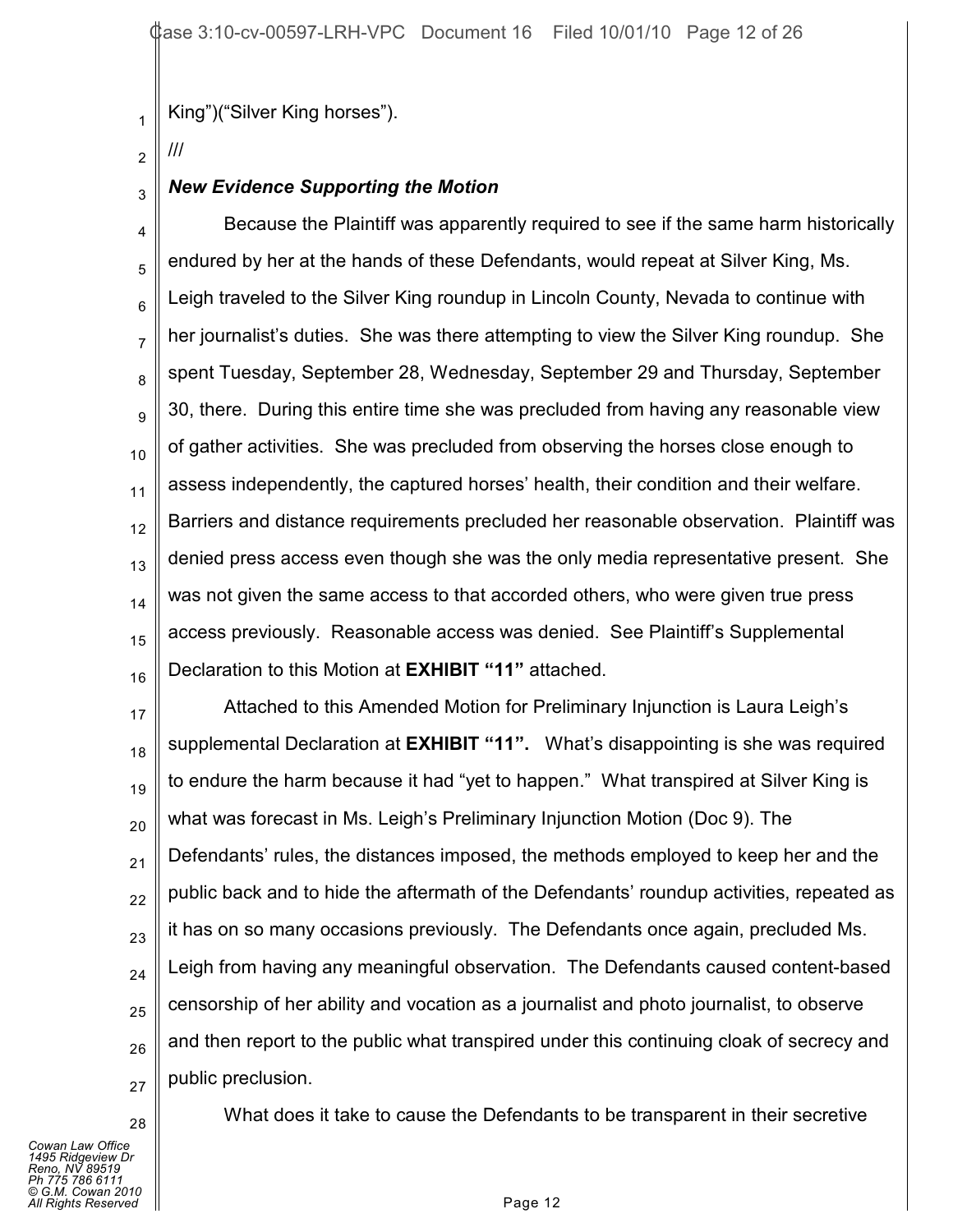1 2 3 endeavors? What does it take to stop these Defendants from continually trampling on, and denigrating the freedoms provided the citizenry by the First Amendment? ///

# *Immediate Injunctive Relief Is Appropriate*

5 6 7 8 Plaintiff incorporates her points and authorities from her original Motion For Preliminary Injunction (Doc 9) together with exhibits attached thereto (Exhibits 1 through 6). Plaintiff incorporates her Supplemental Brief to the same Motion (Doc 12) together with the exhibits attached thereto (Exhibits 7 through 10).

9

10

4

# *Immediate and Continuing Irreparable Injury*

11 12 13 14 15 The attached Declaration and those previously provided together with all exhibits clearly demonstrate the Plaintiff has in fact suffered and would continue to suffer immediate, continuing, irreparable injury when being censored and deprived of her First Amendment rights by these federal Defendants. See, *U.S. Constitution*, First Amendment.

16 17 18 19 20 21 22 23 24 25 "[t]he loss of First Amendment freedoms, for even minimal periods of time, unquestionably constitutes irreparable injury" for purposes of the issuance of a preliminary injunction. *Elrod v. Burns*, 427 U.S. 347, 373, 96 S.Ct. 2673, 49 L.Ed.2d 547 (1976); see also *S.O.C., Inc. v. County of Clark*, 152 F.3d 1136, 1148 (9th Cir.1998) (holding that a civil liberties organization that had demonstrated probable success on the merits of its First Amendment overbreadth claim had thereby also demonstrated irreparable harm). See also, *Sammartano v. First Judicial District Court, in and for County of Carson City*, 303 F.3d 959 (2002)(The loss of First Amendment freedoms, for even minimal periods of time, unquestionably constitutes irreparable injury for purposes of the issuance of a preliminary injunction).

26 28 The Defendants restrictive methods to Plaintiff's reasonable viewing of the Defendants' activities, amounts to content-based censorship of the Plaintiff, of that for which she stands, of her work, of her intended publications, of her impressions,

*Cowan Law Office 1495 Ridgeview Dr Reno, NV 89519 Ph 775 786 6111 © G.M. Cowan 2010 Alights Reserved* Page 13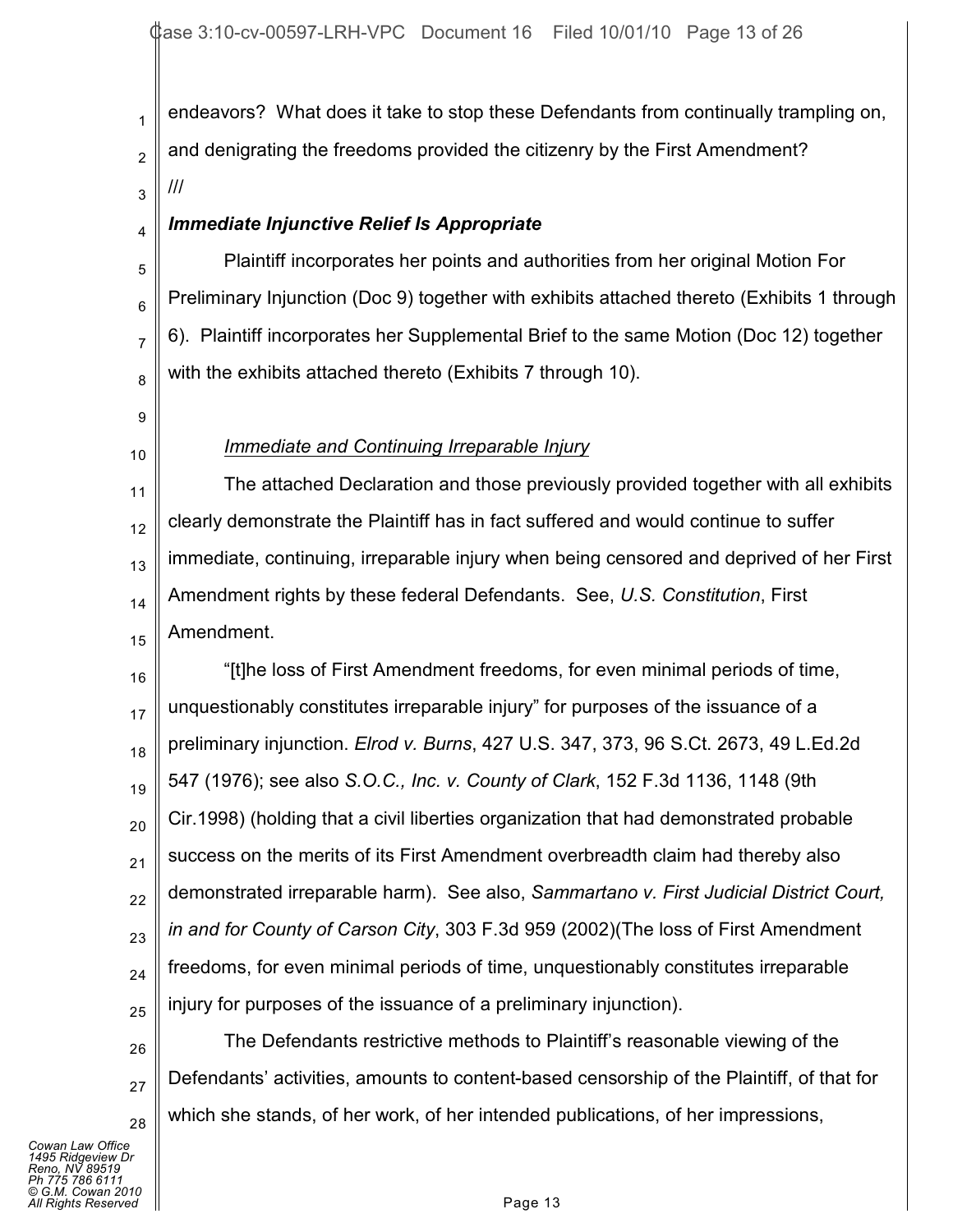opinions, and that which should be protected by the First Amendment.

2 3 4 Content-based regulation of fully-protected speech bears "a heavy presumption against its constitutional validity." *Southeastern Promotions, Ltd. v. Conrad*, 420 U.S. 546, 558, 95 S.Ct. 1239, 43 L.Ed.2d 448 (1975).

5 6 7 8 9 10 11 12 13 While a presumption of constitutional validity exists in most contexts, the reverse is true for a First Amendment challenge to a content-based restriction on fully-protected speech. See *Bantam Books, Inc. v. Sullivan*, 372 U.S. 58, 70, 83 S.Ct. 631 (1963); *R .A.V. v. St. Paul*, 505 U.S. 377, 382, 112 S.Ct. 2538 (1992) ("Content-based regulations are presumptively invalid."). It is generally the government's burden to demonstrate that a restriction on expression is narrowly tailored to bring about a compelling government interest. "A statute is narrowly tailored if it targets and eliminates no more than the exact source of 'evil' it seeks to remedy." *Frisby v. Schultz*, 487 U.S. 474, 485, 108 S.Ct. 2495 (1988).

14

1

#### *Discriminatory Conduct*

15 16 17 18 19 20 21 22 23 Plaintiff has also been singled-out and discriminated against, because of the content of her work which exposes the Defendants' activities. Attached to Plaintiff's original Preliminary Injunction Motion (Doc 9) are the Declarations of Laura Leigh (EXHIBIT "2"), R.T. Fitch (EXHIBIT "3") and Terry Fitch (EXHIBIT "4") and Debra Coffey (EXHIBIT "5"). Also attached is the letter from the editor of Horseback Magazine, Steve Long (EXHIBIT "6"). These self-explanatory exhibits (incorporated herein) need no embellishment. They strongly demonstrate the significant barriers and discrimination Ms. Leigh must endure from the Defendants when she seeks to observe, photograph and report the Defendant' in action when handling wild horses.

24 25 26 27 28 Discriminatory governmental action aimed at the communicative impact of expression is presumptively at odds with the First Amendment. Above all else, the First Amendment means that the government cannot restrict freedom of expression on the basis of its ideas, message or content. See, *Cohen v. Cox*, 403 U.S. 75, 91 S. Ct. 1780 (1971); *NAACP v Button*, 371 U.S. 415, 445, 83 S. Ct. 328.

*Cowan Law Office 1495 Ridgeview Dr Reno, NV 89519 Ph 775 786 6111 © G.M. Cowan 2010 Alights Reserved* Page 14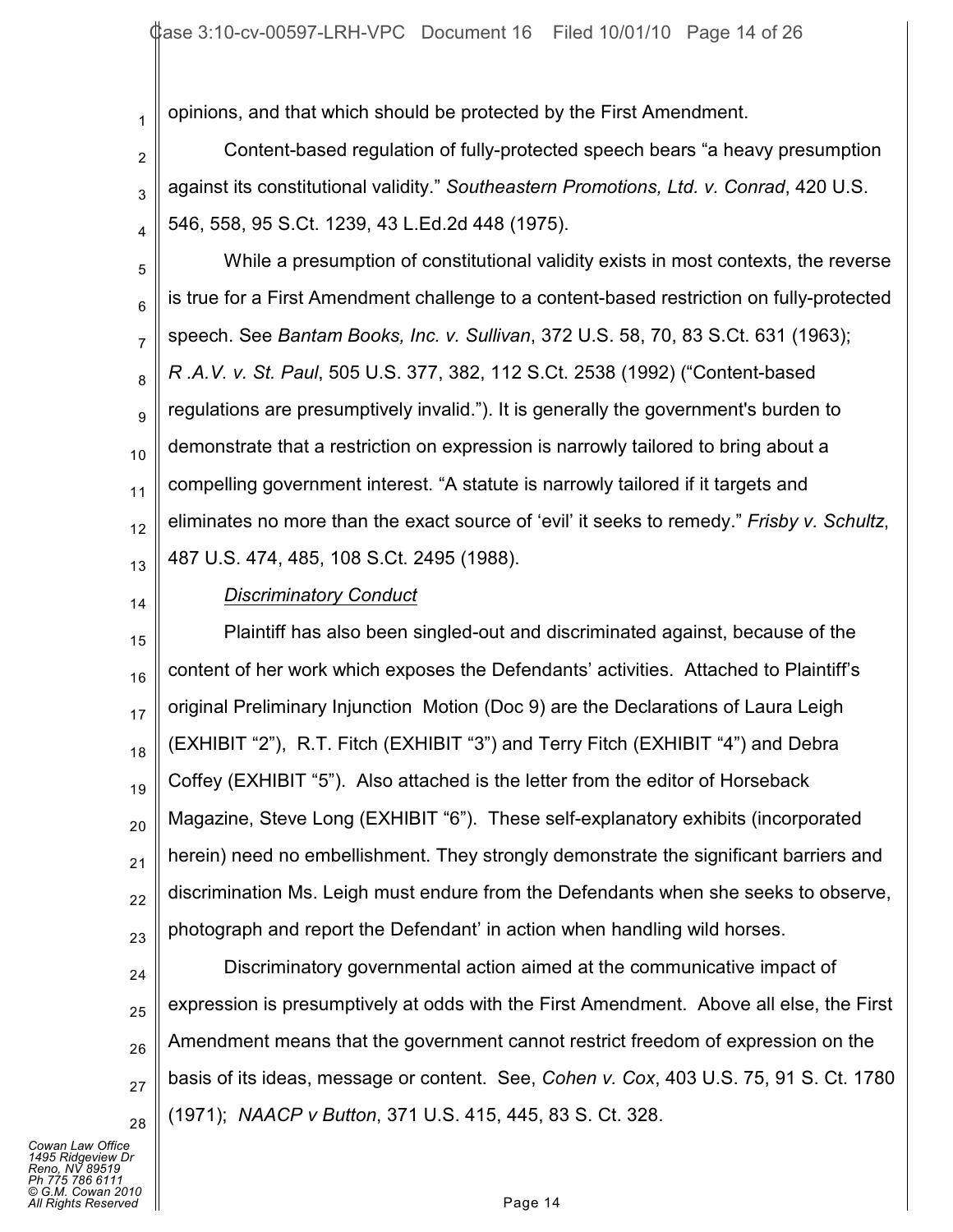1 2 3 Official discrimination against a news media organization in retaliation for the content of its news stories violates 42 U.S.C. §1983. *North Mississippi Communications, Inc. v. Jones, 792 F. 2d 1330, 1337 (5<sup>th</sup> Cir. 1986).* 

4 5 6 7 8 9 10 11 12 13 A policy that discriminates against particular reporters or news organizations by public officials who are dissatisfied with the contents of news coverage is unconstitutional unless the policy furthers a compelling state interest and is the least restrictive means available to achieve the asserted governmental purpose. See, *Borreca v. Fasi,* 369 F. Supp. 906 (D. Haw. 1974)*; Quad-City Community News Service, Inc. v. Jebens*, 334 F. Supp. 8 (S.D. Iowa 1971). See also, *Sherrill v. Knight,* 569 F. 2d 124, 129 (D.C. Cir. 1977)(holding that, because the White House has established press facilities that are perceived as being open to all bona fide Washington-based journalists, access to those facilities may not be "denied arbitrarily or for less than compelling reasons").

14 15 16 Plaintiff cannot fathom *any* compelling government interest that justifies her exclusion over that of others, from accessing daily, close-up, the Defendants' wild horse roundup activities where others have been granted such access but which she has not.

17 18 19 20 21 Government restrictions that regulate speech based on its content cannot be viewed as time, place and manner restrictions. Such restrictions can only be justified, if ever, upon a showing of a compelling governmental interest and that the restriction is the least restrictive means available to achieve the asserted governmental purpose. *Consolidated Edison v. Public Service Comm'n*, 447 U.S. 530, 100 S. Ct. 2326 (1980).

22 23 24 25 26 27 28 It seems clear that media have a right to be in public places and on public property to gather information photographically or otherwise. *Channel 10, Inc. v. Gunnerson*, 337 F. Supp. 634, 638 (D.Minn. 1972). All persons, not just news organizations, have First Amendment right to make and display videotapes of events and plaintiff's First Amendment rights were violated by police seizure of his camera. *Lambert v. Polk City*, Iowa 723 F. Supp. 128, 133 (S.D.Iowa 1989). See also *Fordyce v. City of Seattle*, 55 F.3d 436, 439 (9th Cir. 1995), [Recognizing a First amendment

*Cowan Law Office 1495 Ridgeview Dr Reno, NV 89519 Ph 775 786 6111 © G.M. Cowan 2010 Alights Reserved* Page 15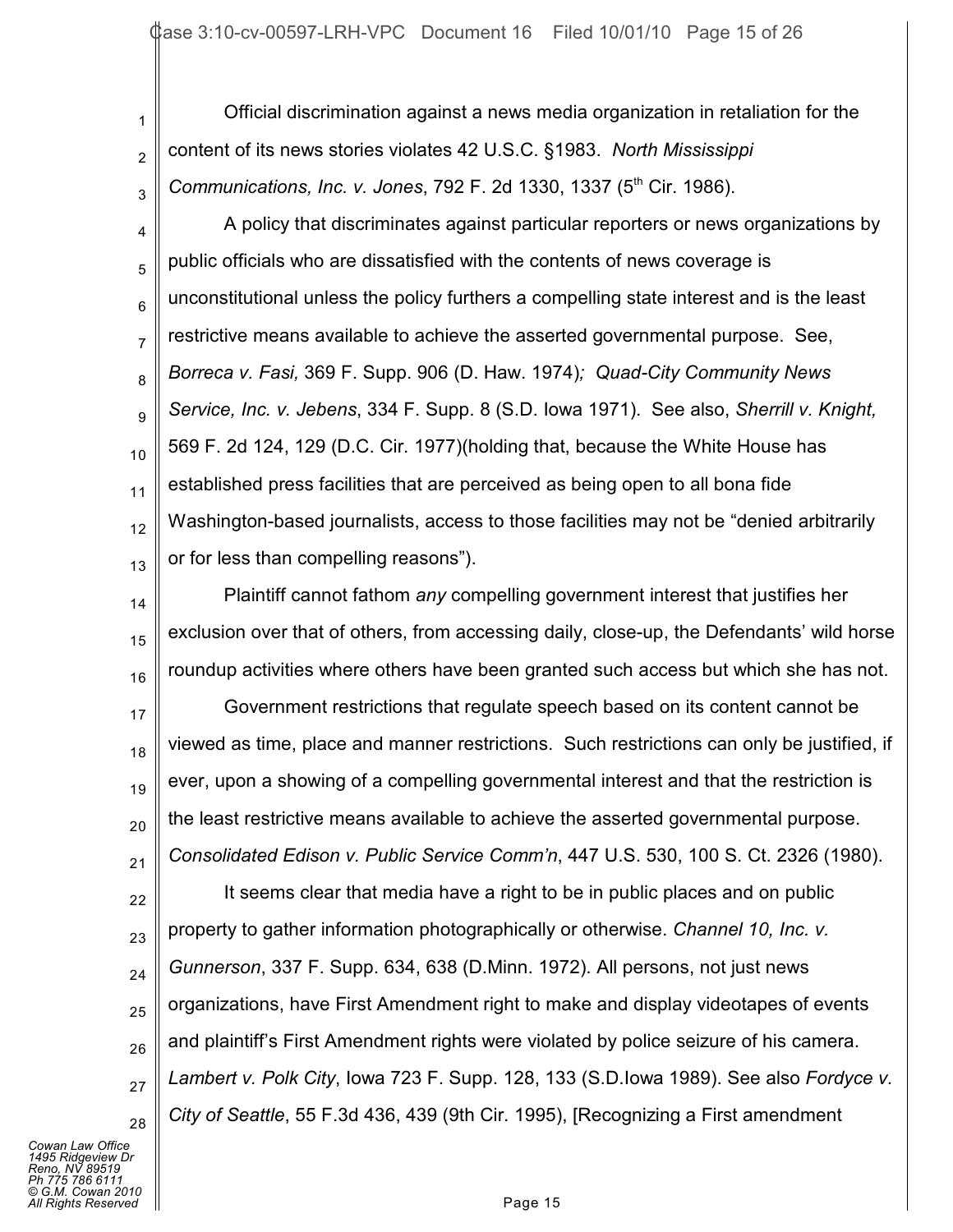2 3 right[s] to film matters of public interest....]; *Smith v. City of Cumming*, 212 F.3d 1332, 1333 (11 Cir. 2000), [The First Amendment protects the right to gather information ... and specifically, a right to record matters of public interest.].

4 5 6 7 8 9 10 11 12 13 This *effective* exclusion by Defendants, of those interested in observing and reporting the Defendants' management of public lands, as practiced, as it relates to their handling of wild horses, censors fair observation and reporting of their activities by journalists, by media and by Plaintiff (also a journalist and writer) of newsworthy matters involving government action involving matters of significant public interest. It results in an impermissible prior restraint of free speech, freedom of expression and thought and censors media, press, journalists from reporting government activities and it prevents and censors those who inform the public, who *always* have the right to know, what their government is up to. Such censorship and restraints are of course, prohibited by the First Amendment to our Constitution.

14 15 16 17 18 19 20 21 Disturbingly, the Defendants have also singled-out Plaintiff for "special treatment." The Defendants impose more restrictions on her access to areas during the Defendants' wild horse roundups compared with the access granted other media. The Defendants engage in an unwritten policy that discriminates against her because they (Defendants) are dissatisfied with the content of the Defendants' articles, they are dissatisfied with the content of her videos and they are dissatisfied with the content of her photos of the Defendants' activities involving questionable wild horse handling and management practices.

22 23 24 25 26 27 28 Plaintiff believes the Defendants' custom and practice of unduly restricting Plaintiff from observing and reporting the Defendants' wild horse roundup activities in the past are repeating with the Silver King roundup. Such discrimination is an unconstitutional and impermissible restriction and prior restraint on Plaintiff's First Amendment rights to free speech, the right to freedom of expression and the right to publish what she observes to the public. Such conduct by the Defendants unduly censors the content of her journalistic pieces and stories.

*Cowan Law Office 1495 Ridgeview Dr Reno, NV 89519 Ph 775 786 6111 © G.M. Cowan 2010 Alights Reserved* Page 16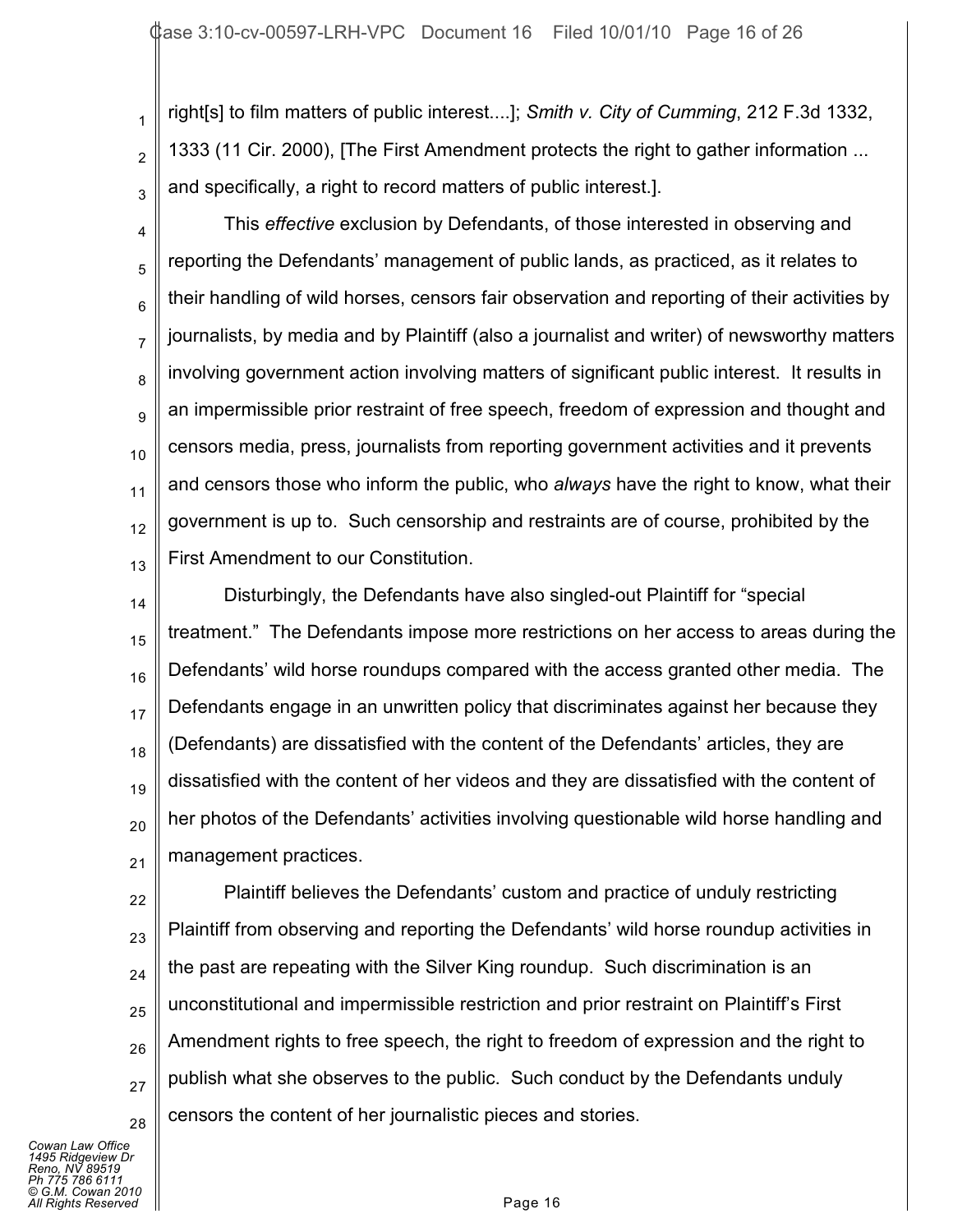2 3 4 5 6 7 Plaintiff further believes the Defendants' custom and practice of discriminating against her by imposing more restrictive hurdles to her than is required of others, to observe the Defendants' roundup activities, is the result of the Defendants' dissatisfaction with the content of her reporting; and this type preclusion and restrictive action is likewise unconstitutional and causes impermissible restrictions and prior restraints to Plaintiff's First Amendment rights to free speech, freedom of expression, and it unduly censors her content when reporting to the public.

8

9

1

# *Balancing Interests*

10 11 12 13 14 15 On the balance, clearly the hardships tip heavily toward the Plaintiff were injunctive relief not issued. She loses assignments in her job as a journalist when she cannot reasonably observe and visualize the gather. She cannot observe and report which is part of the Plaintiff's job. She is denied First Amendment protections from a prior restraint in being shut out from effectively reporting events involving government in action in an issue of significant public interest.

16 17 18 19 20 21 Given the Plaintiff's chosen vocation and her station in life and her dedication to wild horses, the Court's thoughts in *Lujan* are instructive. In *Lujan v. Defenders of Wildlife*, 504 U.S. 555, 560-61, 112 S.Ct. 2130 (1992) the Court stated, "It is clear that the person who observes ... a particular animal threatened by a federal decision is facing perceptible harm, since the very subject of his interest will no longer exist." *Lujan*, 504 U.S. at 566, 112 S.Ct. 2130.

22 23 24 On the other side of the scale, what are the harms to the Defendants caused by coming clean, by making transparent their activities, by allowing the Plaintiff access so she is able to observe, gain impressions and then report to the public?

- 25
- 26

27

28

## *No adequate or speedy remedy*

Plaintiff has no adequate or speedy remedy available to her to redress the harm. Free speech and press concerns, when violated, when censored and restrained, are

*Cowan Law Office 1495 Ridgeview Dr Reno, NV 89519 Ph 775 786 6111 © G.M. Cowan 2010 Alights Reserved* Page 17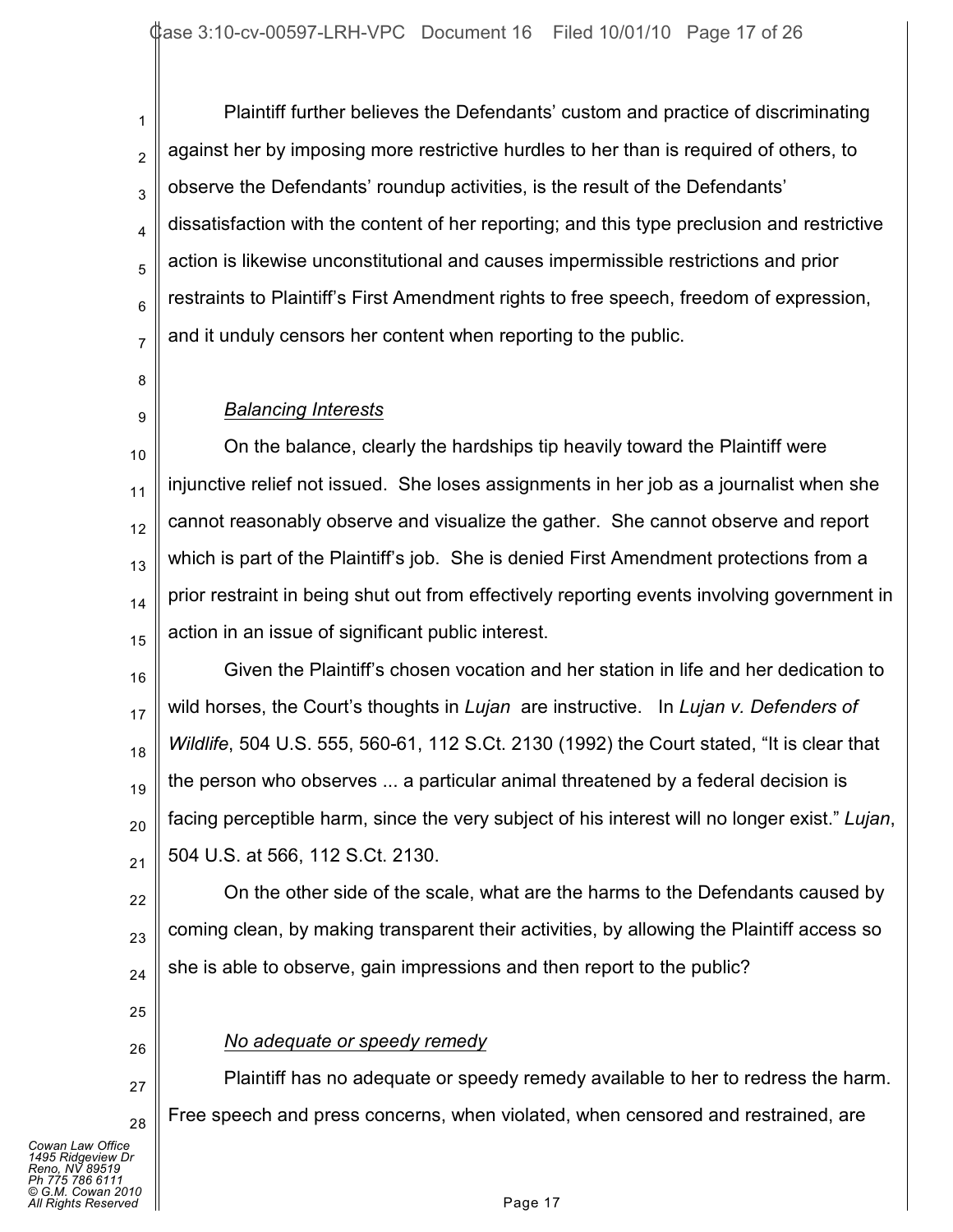1 2 not retrievable when lost and are difficult if not impossible to redress by any other form of remedy.

3 4 Here, the offensive conduct is proven and that it would likely continue absent formal court intervention.

5 6 7 8 9 10 11 12 13 14 15 16 17 18 19 20 21 22 23 24 25 26 27 28 The difficulty with this case is not the concept of giving credence to First Amendment speech. The difficulty stems from this activity occurring where there are no witnesses, in remote regions of vast areas of Nevada, where oftentimes there is no cell phone service. The Plaintiff and others like her are women, often left alone to fight for their rights in a "rough and tumble," unfriendly atmosphere. The clear example is what occurred to Leslie Peeples [see Exhibits 7-10 of the Supplemental Brief to Plaintiff's Preliminary Injunction Motion (Doc 12)]. This conduct is outrageous but continues on unchecked in the wild outskirts of remote regions of our State. It's also not a "friendly" atmosphere for the Plaintiff where the Defendants dislike that which the Plaintiff would publish or would reveal to the public when allowing her to observe, video and document the Defendants' wild horse handling activities. They allude to this when caught on tape, saying the following: If somethin' happens we're gonna correct it quickly; just like we talked about. If it's a broken leg, gonna put it down. We're gonna slide it on the trailer; same thing; we're gonna go to town with it. *We're not gonna give them that one shot they want.* (Dave Cattoor, Cattoor Livestock, talking on video tape out in open range; by Clare Major, New York Times videograhpher, August 27, 2010, Twin Peaks roundup) (Emphasis) See Plaintiff's Complaint (Doc 1) p. 16, para. 43. *Likelihood of Success on the Merits* On less restrictive conduct as that clearly demonstrated herein, this very court in the companion case (*Leigh v. Salazar*, 3:10-cv-417) found the same Plaintiff would likely succeed on the merits when she had not yet tested the waters.

*Cowan Law Office 1495 Ridgeview Dr Reno, NV 89519 Ph 775 786 6111 © G.M. Cowan 2010 All Rights Reserved* Page 18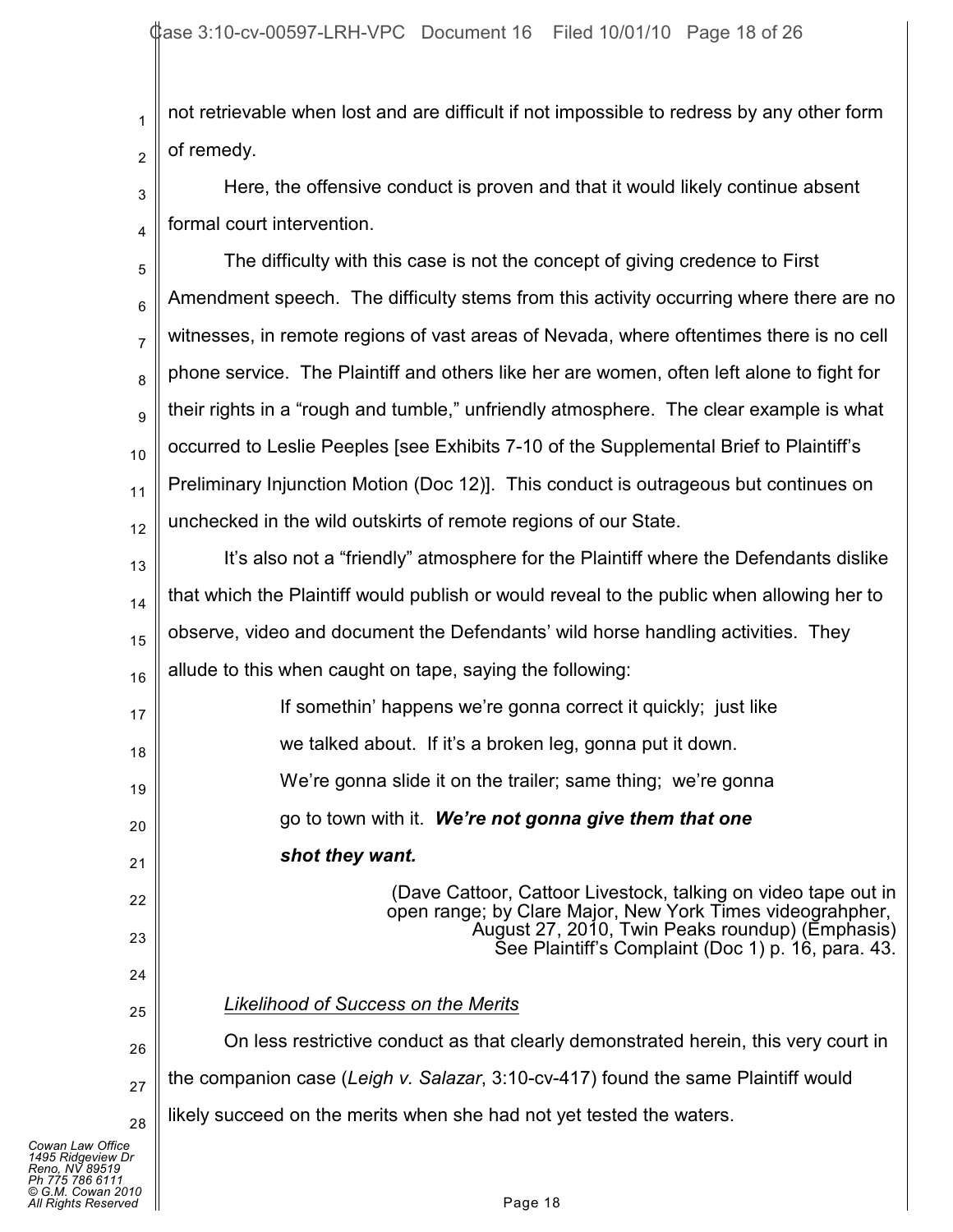Leigh argues that a blanket closure of 27,000 acres of public land on which the Tuscarora Gather is going to take place is a prior restraint on her First Amendment rights because she will be unable to observe and report on the health fo the horses and the BLM's management of the gather. The court agrees and finds that she has made a sufficient showing of probable success on the merits to warrant granting the motion.

9 10 11 12 13 14 15 16 17 18 [Companion case, 3:10-cv-417, Order, page 3 (Doc 18) entered July 16, 2010]. Plaintiff submits she has met the requirements of *Winter v. Natural Resources Defense Council, Inc.*, U.S. 129 S. Ct. 365, 374 (2008) as now interpreted by *Alliance for Wild Rockies v. Cottrell*, --- F.3d ----, (9<sup>th</sup> Cir. Jul 28, 2010). At a bare minimum, she has raised serious questions to her prevailing on the merits where her constitutional freedoms have been, and continue to be restrained and censored. In the instant matter, even a stronger showing of the Defendants' offensive conduct is evident than what caused this court to rule in her favor on this issue previously. [Companion case, 3:10-cv-417, Order, page 3 (Doc 18) entered July 16, 2010].

19

20

26

27

28

1

2

3

4

5

6

7

8

## *The Public Interest*

21 22 23 24 25 The public interest in the right to know the business of government and how it operates (absent perhaps some "classified" or "secure" or "national secrets" interests which are *not* involved herein) is of significant public interest where, here, the Defendants are managing public lands involving public resources (wild horses) that are determined iconic and protected by Congress:

> Congress finds and declares that wild free-roaming horses and burros are living symbols of the historic and pioneer spirit of the West; that they contribute to

*Cowan Law Office 1495 Ridgeview Dr Reno, NV 89519 Ph 775 786 6111 © G.M. Cowan 2010 All Rights Reserved* Page 19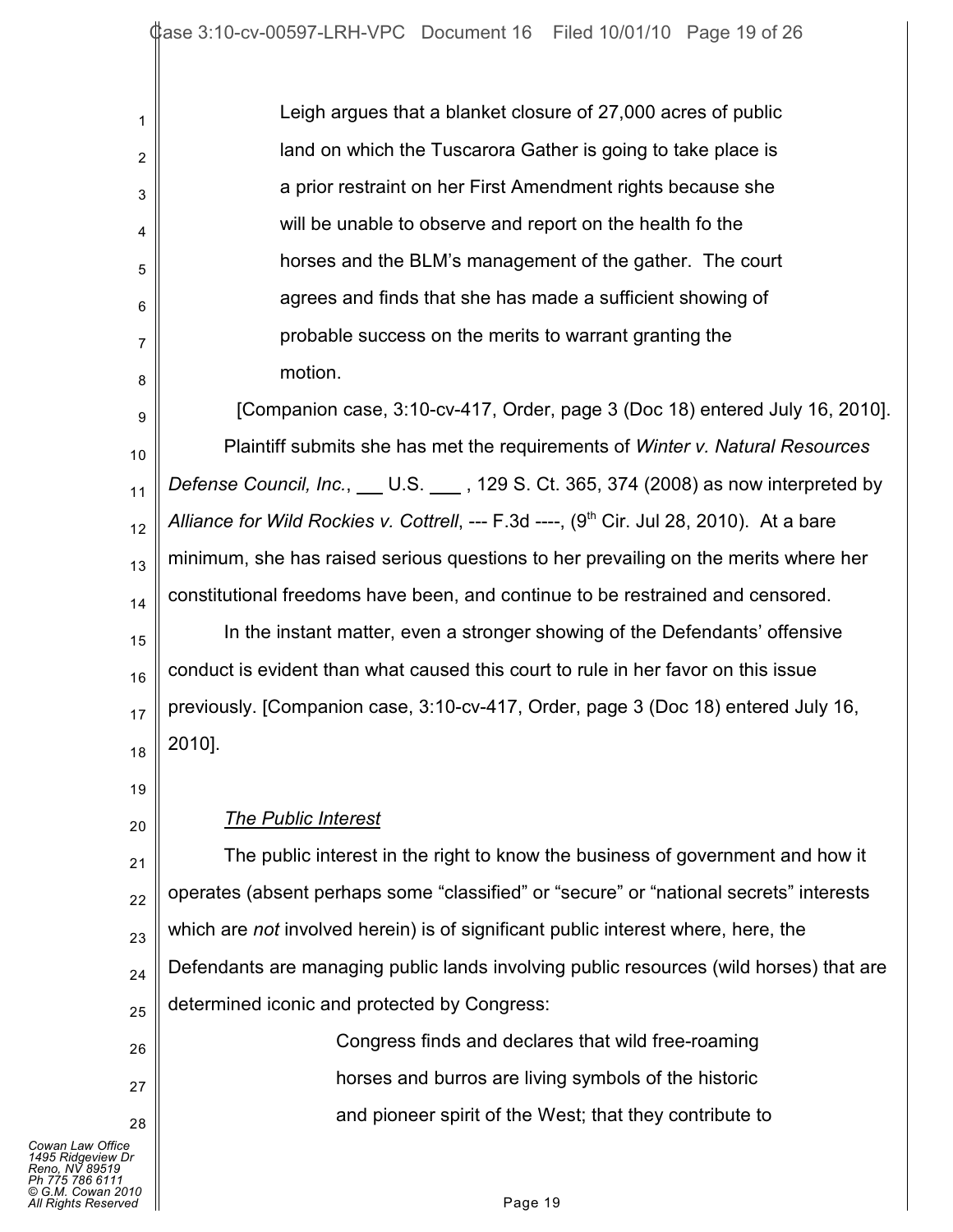| 1                                                                                                                      | the diversity of life forms within the Nation and enrich                            |
|------------------------------------------------------------------------------------------------------------------------|-------------------------------------------------------------------------------------|
| 2                                                                                                                      | the lives of the American people; and that these                                    |
| 3                                                                                                                      | horses and burros are fast disappearing from the                                    |
| 4                                                                                                                      | American scene. It is the policy of Congress that wild                              |
| 5                                                                                                                      | free-roaming horses and burros shall be protected                                   |
| 6                                                                                                                      | from capture, branding, harassment, or death; and to                                |
| 7                                                                                                                      | accomplish this they are to be considered in the area                               |
| 8                                                                                                                      | where presently found, as an integral part of the                                   |
| 9                                                                                                                      | natural system of the public lands.                                                 |
| 10                                                                                                                     | The Wild Free-Roaming Horses and Burro Act of 1971,<br>P.L.92-195, 16 U.S.C. §1331. |
| 11                                                                                                                     |                                                                                     |
| 12                                                                                                                     | The First Amendment to the United States Constitution provides that "Congress"      |
| 13                                                                                                                     | shall make no lawabridging the freedomof the press."                                |
| 14                                                                                                                     | Justice Hugo Black said it best in the 1971 "Pentagon Papers" case. With a 6-3      |
| 15                                                                                                                     | decision and in his concurring opinion with Justice Douglas, he wrote,              |
| 16                                                                                                                     | The Press was protected so that it could bare the secrets of                        |
| 17                                                                                                                     | the government and inform the people. Only a free and                               |
| 18                                                                                                                     | unrestrained press can effectively expose deception in                              |
| 19                                                                                                                     | government. And paramount among the responsibilities of a                           |
| 20                                                                                                                     | free press is the duty to prevent any part of the government                        |
| 21                                                                                                                     | from deceiving the people.                                                          |
| 22                                                                                                                     | New York Times v. U.S., 403 U.S. 713, 714, 91 S. Ct. 2140 (1971).                   |
| 23                                                                                                                     | The Defendants while operating to remove wild horses from America's                 |
| 24                                                                                                                     | landscape are, without argument, engaged in a matter involving significant public   |
| 25                                                                                                                     | interest. This court already acknowledges this concept.                             |
| 26                                                                                                                     | "The court is cognizant of the public interest in this matter                       |
| 27                                                                                                                     | and of the right of the public and press to have reasonable                         |
| 28                                                                                                                     | access to the gather under the First Amendment."                                    |
| Cowan Law Office<br>1495 Ridgeview Dr<br>Reno, NV 89519<br>Ph 775 786 6111<br>© G.M. Cowan 2010<br>All Rights Reserved | Page 20                                                                             |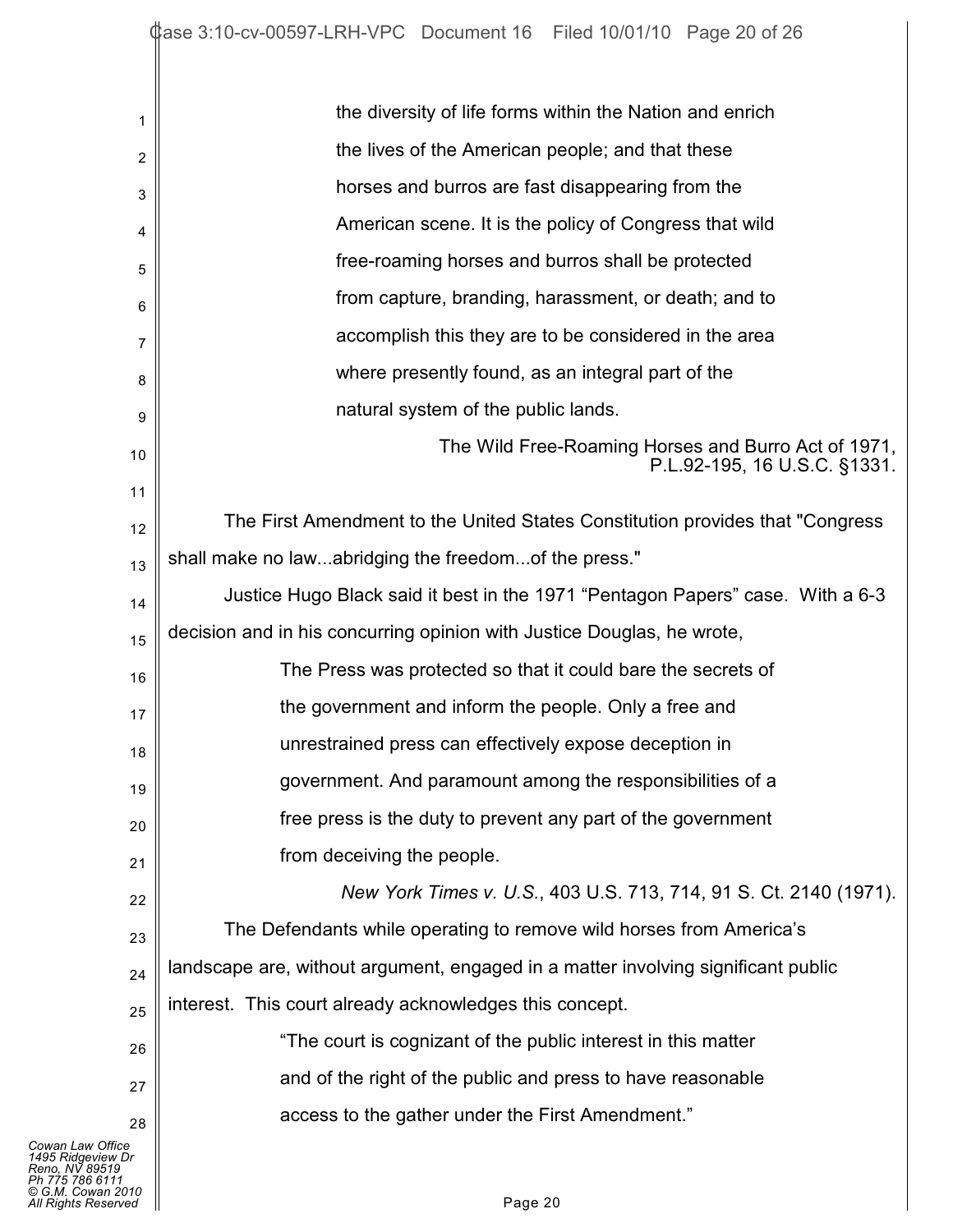[Companion case, 3:10-cv-417, Order, page 3 (Doc 18) entered July 16, 2010]. Access, public scrutiny, transparency have yet to occur while privacy and secrecy prevail. The Defendants are able to take advantage of the Plaintiff's vulnerability where she is in essence, the underdog who must remain submissive to the Defendants' unduly restrictive rules. She has complied to her detriment.

7 *Requested Relief*

1

2

3

4

5

6

12

13

14

15

23

24

25

26

27

28

8 9 10 11 Plaintiff clarifies and modifies the relief she seeks through this motion, as follows: 1. That an injunction issue mandatorily precluding or mandating, as the case may be, the Defendants concerning the following relative to all horses captured from Silver King:

- a. Prohibit the preclusion or restriction of the Plaintiff, her colleagues and also others similarly situated, from accessing trap sites and holding pen sites, whether placed on public property or intentionally placed on private property;
- 16 17 18 19 20 21 22 b. Should the Defendants choose private property on which to set trap sites or holding pens, that as a condition precedent to doing so, the Defendants obtain clear authorization from landowners in advance of such activities, to allow Plaintiff, her colleagues and others similarly situated, onto the property as part and parcel to the Defendants' horse gather, roundup, capture activities; and to otherwise, keep the traps and holding areas for captured wild horses on public lands;

c. Require the Defendants to accommodate the public and Plaintiff to view the capturing and handling thereafter, of Silver King wild horses shortly following their capture, such that the Plaintiff, the public and press are able to independently observe and assess the health, the condition, the welfare of wild horses captured just moments previously, and their handling by the Defendants in the process;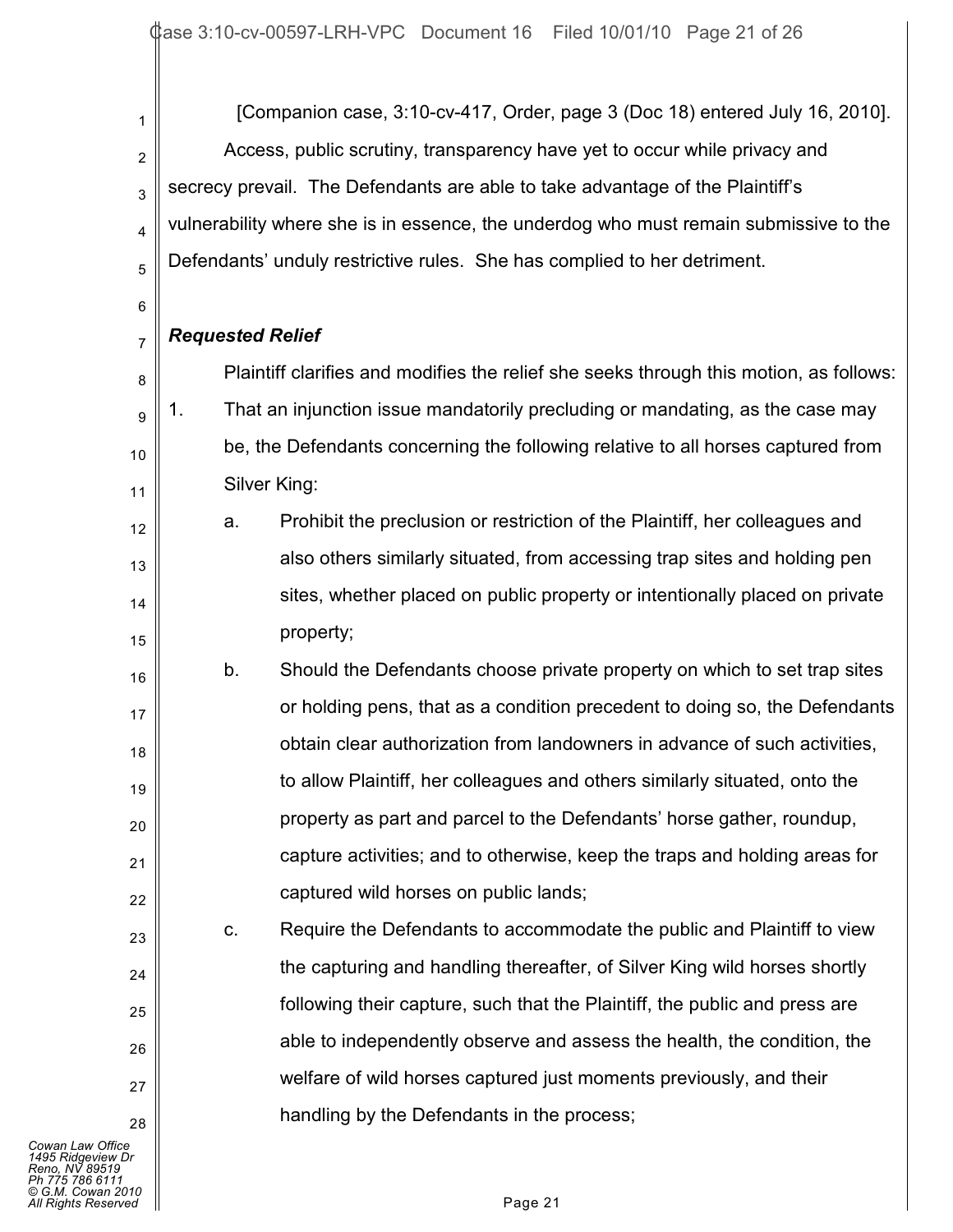| 1  | d. | Require clear daily visual access without unduly restrictive conditions or    |
|----|----|-------------------------------------------------------------------------------|
| 2  |    | impediments to such areas imposed on Plaintiff, her colleagues and            |
| 3  |    | others similarly situated, to trap sites and to holding areas immediately     |
| 4  |    | after wild horses are captured, such that the Plaintiff, the public and press |
| 5  |    | are able to independently observe and assess the health, the condition,       |
| 6  |    | the welfare of wild horses captured just moments previously;                  |
| 7  | e. | Prohibit the flying of helicopters to gather, roundup, haze or move horses    |
| 8  |    | in any fashion and for any reason whatsoever, at all times where the          |
| 9  |    | public has not been adequately notified of such activity or given             |
| 10 |    | opportunity to be present to observe the activity;                            |
| 11 | f. | Prohibit further, the practice of continuing to fly helicopters for such      |
| 12 |    | purposes (to gather, roundup, move or haze horses) after advising the         |
| 13 |    | public that gather or roundup activities are completed for the day;           |
| 14 | g. | Prohibit further, the practice of requiring Plaintiff and those interested in |
| 15 |    | viewing the capturing of wild horses and subsequent handling, to be in        |
| 16 |    | essence, licensed at the sole discretion of the Defendants, to view the       |
| 17 |    | roundup or capture or gather activities, through the use of a                 |
| 18 |    | "reservations" system, or a "wait list" system, or some other conditional     |
| 19 |    | system which in effect impedes, restricts and/or precludes the Plaintiff and  |
| 20 |    | others from reasonably observing capture and roundup activities or which      |
| 21 |    | prevents observations altogether, and which effectively precludes Plaintiff   |
| 22 |    | and others from assessing the health, the condition, the welfare of wild      |
| 23 |    | horses so captured, and which also precludes the Plaintiffs' and public's     |
| 24 |    | observation of how captured horses are handled and cared for by the           |
| 25 |    | government Defendants;                                                        |
| 26 | h. | Require at a minimum, reasonable notice, of modification or changes to        |
| 27 |    | roundup activities or schedules, and of notices of roundup activities or      |

*Cowan Law Office*<br>1495 Ridgeview Dr<br>Reno, NV 89519<br>Ph 775 786 6111<br>© G.M. Cowan 2010<br>All Rights Reserved Page 22

28

schedules; and require Defendants to abide by the notices; and if the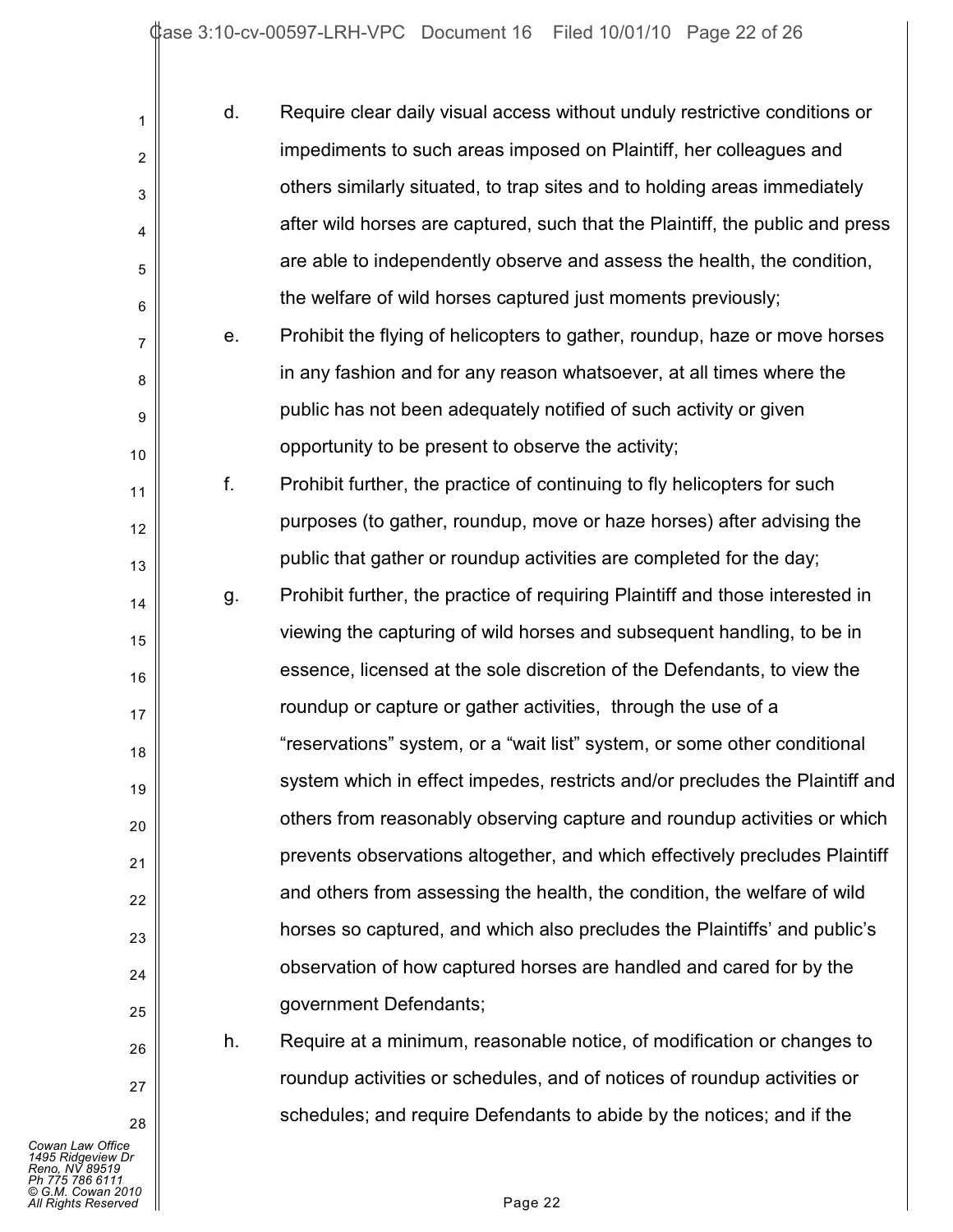Defendants are not able to comply, to require the Defendants to renew such notice requirements before rounding up, or gathering, or removing wild horses from Silver King;

4 5 6 7 8 9 10 11 12 13 14 15 16 17 18 I. Prohibit the preclusion or restriction of the Plaintiff, her colleagues and also others similarly situated including the press and public, from reasonably viewing the loading and transportation of all wild horses captured and removed from Silver King, in such a manner that the Plaintiff and others are precluded from assessing the health, the safety and welfare of captured wild horses, and where they are precluded from observing the Defendants' handling of captured wild horses during the course of such activities; and, require the Defendants to notify the public with sufficient advance notice, of the shipment or transportation of captured wild horses from Silver King, and further, to notify the public of the specific location of the facilities to which the captured horses (Silver King horses in this instance) are intended to be shipped and where they are ultimately shipped; and prohibit the shipment of any or all horses where such notifications to the public have not been sent; j. Prohibit the preclusion or restriction of the Plaintiff, her colleagues and

also others similarly situated, from being denied license to access temporary holding facilities, short-term holding facilities, long-term holding facilities, or any other facilities whether public or private, to which Silver King horses are transported; and if the Defendants choose private facilities at which to ship Silver King horses, that as a condition precedent of using such private facilities, the operators of such private facilities shall make available the facilities for inspection of the Silver King horses to members of the public including Plaintiff and others if they so choose, in such a manner that the horses may clearly be viewed and documented such that a wellness or clinical assessment of such horses may be

*Cowan Law Office 1495 Ridgeview Dr Reno, NV 89519 Ph 775 786 6111 © G.M. Cowan 2010 All Rights Reserved* Page 23

1

2

3

19

20

21

22

23

 $24$ 

25

26

27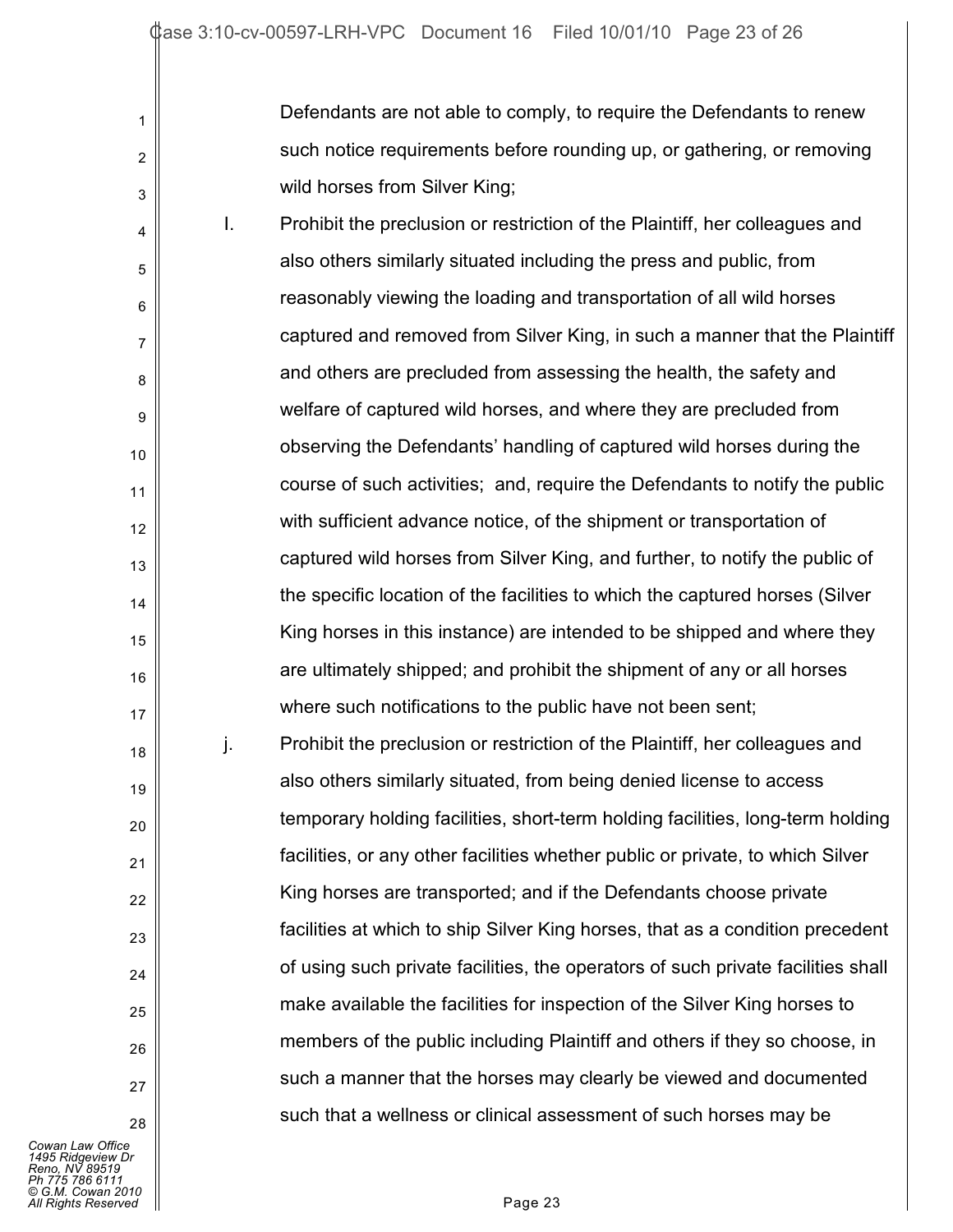| accomplished, if so desired by the person(s) seeking to observe these       |
|-----------------------------------------------------------------------------|
| horses; and that such facilities shall be accessible and open to the public |
| to view any and all such horses in the facility, during normal business     |
| hours;                                                                      |

5 8 10 k. Require the Defendants to identify and record, whether by photographs or other methods, each Silver King wild horse removed therefrom, in a manner which effectively allows the Defendants, the Plaintiff and the public to track their whereabouts to their ultimate destination; and to make available to the public to inspect, without censorship, such records and information and without having to proceed with a Freedom of Information request ("FOIA");

12 13 14 15 16 17 18 l. Require the Defendants to keep accurate and copious records of: (a) persons to whom Silver King horses are given or sold outside of formal horse adoption programs; (b) the identification of each Silver King horse given or sold to each such person receiving them outside of formal adoption programs; ( c) allow the Plaintiff or others similarly situated and the public to review or inspect such records without censorship or restriction and without a FOIA request;

m. Prohibit the preclusion or restriction of the Plaintiff also others similarly situated from photographing or documenting their observations of Silver King operations and Silver King horses wherever situated;

n. Require the Defendants to keep accurate records of Silver King horses having incurred injury or illness or debilitating conditions occurring while such horses are in the custody or control of the Defendants or their chosen contractors; and to make such records available to the public for inspection without censorship or restriction and without a FOIA request;

o. Require the Defendants to provide any and all records discussed herein, without censorship or restriction and without a FOIA request and to

*Cowan Law Office 1495 Ridgeview Dr Reno, NV 89519 Ph 775 786 6111 © G.M. Cowan 2010 All Rights Reserved* Page 24

1

2

3

4

6

7

9

11

19

20

21

22

23

24

25

26

27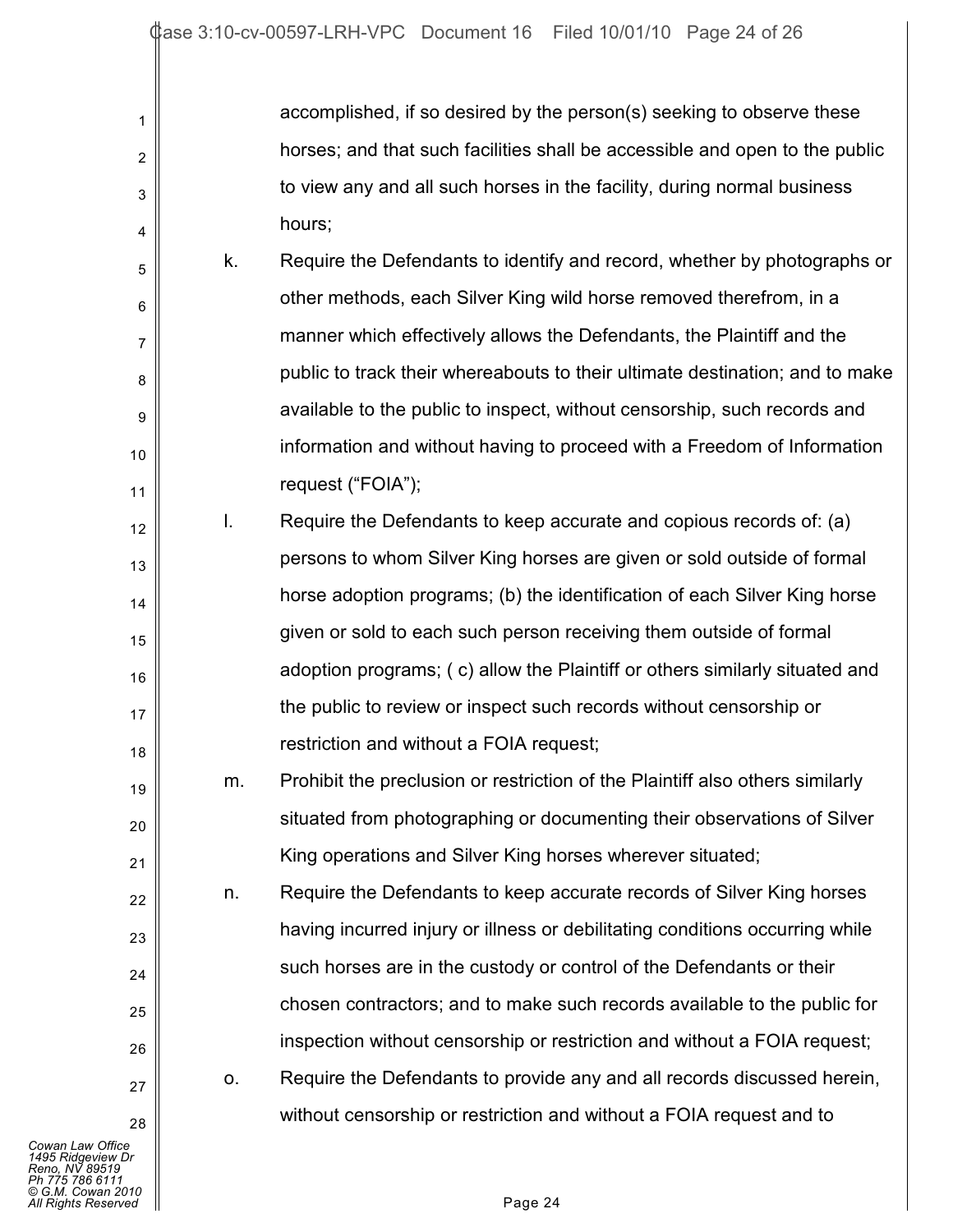| 1                                                                             |                                                                                         | provide copies of said records at the request of Plaintiff or others, at the       |  |
|-------------------------------------------------------------------------------|-----------------------------------------------------------------------------------------|------------------------------------------------------------------------------------|--|
| $\overline{c}$                                                                |                                                                                         | expense of requesting person(s);                                                   |  |
| 3                                                                             | p.                                                                                      | To cease all wild horse roundup activities in Silver King until such time as       |  |
| 4                                                                             |                                                                                         | the Defendants are able to accommodate Plaintiff and others similarly              |  |
| 5                                                                             |                                                                                         | situated by providing access as herein outlined;                                   |  |
| 6                                                                             | q.                                                                                      | To cease shipments of all wild horses captured from Silver King until such         |  |
| 7                                                                             |                                                                                         | time as the Defendants are able to accommodate Plaintiff and others                |  |
| 8                                                                             |                                                                                         | similarly situated by providing access as herein outlined;                         |  |
| 9                                                                             | r.                                                                                      | To preserve all documents and information wherever situated and                    |  |
| 10                                                                            |                                                                                         | however retained, whether internal, private or otherwise, electronic or            |  |
| 11                                                                            |                                                                                         | hardcopy or otherwise, pertaining to the methods, plan, process,                   |  |
| 12                                                                            |                                                                                         | procedures, capture, shipment, boarding, intended use or disposition or            |  |
| 13                                                                            |                                                                                         | demise of any and all horses removed in connection with the Defendants             |  |
| 14                                                                            |                                                                                         | Silver King wild horse gather, or their related unpublished activities;            |  |
| 15                                                                            | S.                                                                                      | Require the implementation of all other action necessary to effectuate the         |  |
| 16                                                                            |                                                                                         | purpose and intent of that being requested herein.                                 |  |
| 17                                                                            | <b>Conclusion</b>                                                                       |                                                                                    |  |
| 18                                                                            |                                                                                         | The Defendants' conduct violates Plaintiff's constitutional rights to free speech, |  |
| 19                                                                            | expression, thought, and her right as media and a public citizen to observe and report. |                                                                                    |  |
| 20                                                                            |                                                                                         | U.S. Constitution, First Amendment.                                                |  |
| 21                                                                            |                                                                                         | Dated this 1 <sup>st</sup> day of October 2010                                     |  |
| 22                                                                            |                                                                                         | RESPECTFULLY SUBMITTED,                                                            |  |
| 23                                                                            |                                                                                         | LAW OFFICE OF GORDON M. COWAN                                                      |  |
| 24                                                                            |                                                                                         | /S/                                                                                |  |
| 25                                                                            |                                                                                         | Gordon M. Cowan Esq. (SBN 1781)                                                    |  |
| 26                                                                            |                                                                                         | <b>Attorney for Plaintiff LAURA LEIGH</b>                                          |  |
| 27                                                                            |                                                                                         |                                                                                    |  |
| 28                                                                            |                                                                                         |                                                                                    |  |
| Cowan Law Office<br>1495 Ridgeview Dr                                         |                                                                                         |                                                                                    |  |
| Reno, NV 89519<br>Ph 775 786 6111<br>© G.M. Cowan 2010<br>All Rights Reserved |                                                                                         | Page 25                                                                            |  |